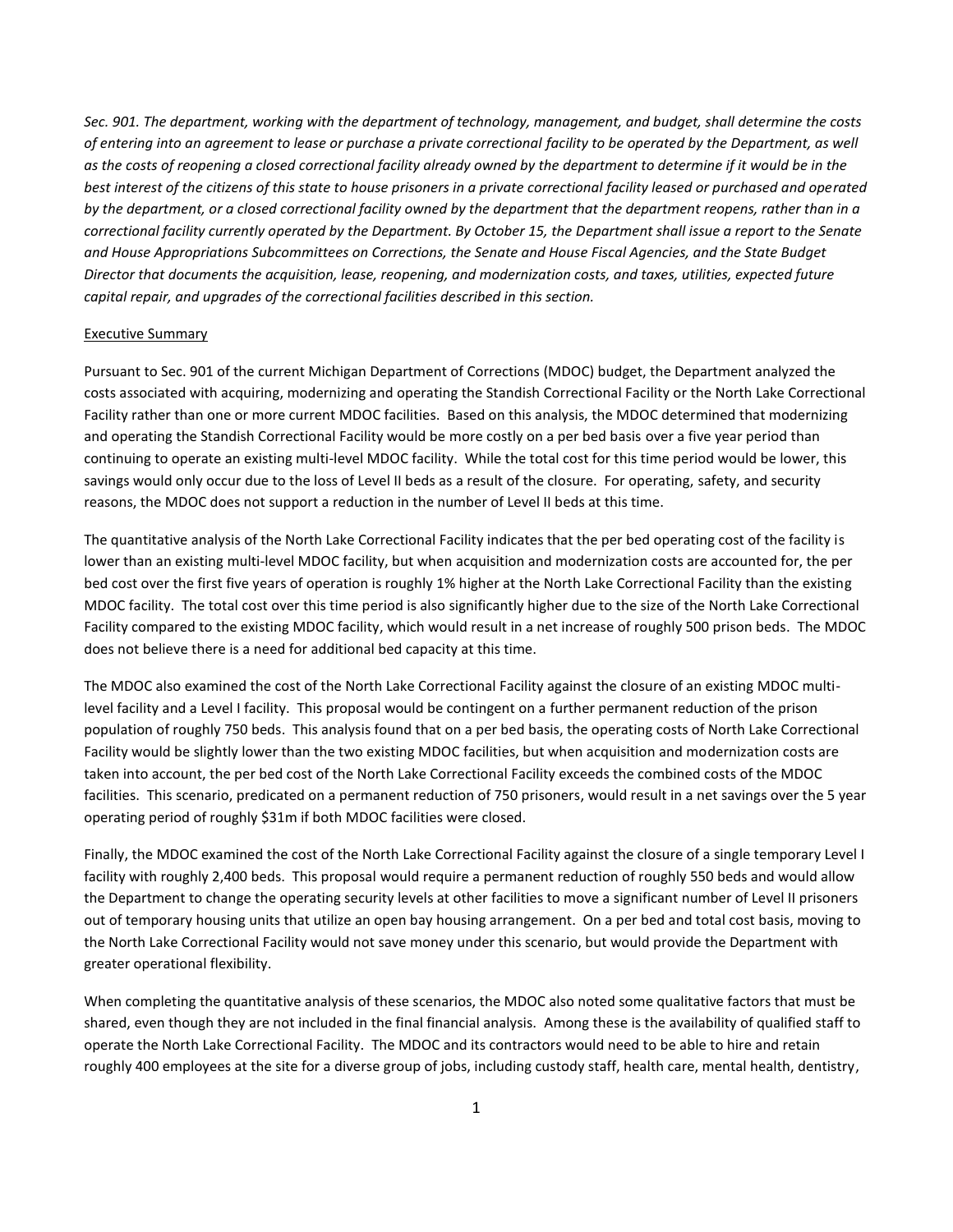administrative staff, maintenance, and food service. Due to statutory requirements, no employees can have a felony record and most employees must fall into the category of having completed at least "some college". This facility has never been staffed at the level necessary to operate all 1,800 beds, so the ability to locate and hire sufficient staff remains unknown. Based on labor market information provided by the Talent Investment Agency, the MDOC has serious concerns that Lake County can provide a sufficient number of qualified employees to operate the prison, particularly in the area of healthcare. When the broader region is considered, the ability to locate talent improves slightly, but at the cost of potentially impacting staffing operations at the Oaks Correctional Facility in Manistee. Staffing is a significant concern in regard to the North Lake site and additional research on the availability of qualified staffing in the region is warranted if this site is considered further.

#### North Lake Correctional Facility

The facility was opened in 1999 for operation as a prison under contract with the State of Michigan to house offenders under the age of 20. The MDOC ended its contract with the facility in 2005. In 2008, a significant expansion of the facility occurred, including the construction of three additional housing units to potentially house prisoners from other states. At the current time, the facility operates at partial capacity housing prisoners under contract with the State of Vermont.

The facility has two original 250 bed housing units and three larger 416 bed housing units. The facility also includes two separate segregation areas holding 94 prisoners when single bunked.

Positives noted during the tour included the overall cleanliness and condition of the facility. It was also noted that the facility layout had a number of positives, including the presence of three gymnasiums for inside recreation, two yards, four separate dining halls with blind feeding systems to allow housing units to dine individually, as well as separate preparation, service, and dishwashing areas. The facility also has 10 dedicated classrooms, a healthcare area that includes observation cells, and a holding/intake area. The facility has two separate segregation exercise module areas. The facility has a large muster area and arsenal, as well as employee training space in an adjacent building. The facility is fully furnished.

Issues noted during the tour included the lack of a personal protection device (PPD) system, perimeter lighting and camera systems that are not at current MDOC standards, the lack of dedicated day room space for programming, the small visitor waiting area, the absence of loading docks in warehouse areas, the location of the warehouse and maintenance buildings, the lack of a gun tower for the main yard, the long interior hallways, absence of dedicated vocational education space and the relatively isolated location. The location is 50 miles from the nearest MDOC facility and 20 miles from the nearest hospital. Due to its location, the MDOC has concerns about being able to find sufficient staff, including contracted professional staff such as healthcare, to effectively operate the facility.

#### Standish Correctional Facility

The facility was opened in 1990 as a maximum security prison operated by the MDOC. The facility subsequently closed in 2009 after having operated as a Level V and then multilevel facility. The facility has been maintained by the MDOC since that time, but has not received improvements and has not been used to house prisoners.

Positives noted during the tour included the similarity to other MDOC physical plants, the space available in housing units for potential programming, the contained yard areas, the ability to feed prisoners in certain housing units, and the location of housing units to keep Level II prisoners separate from Level IV prisoners.

Issues noted during the tour included the lack of a modern personal protection device (PPD) system, perimeter lighting and camera systems that are not at current MDOC standards, the relatively limited dedicated programming areas, the lack of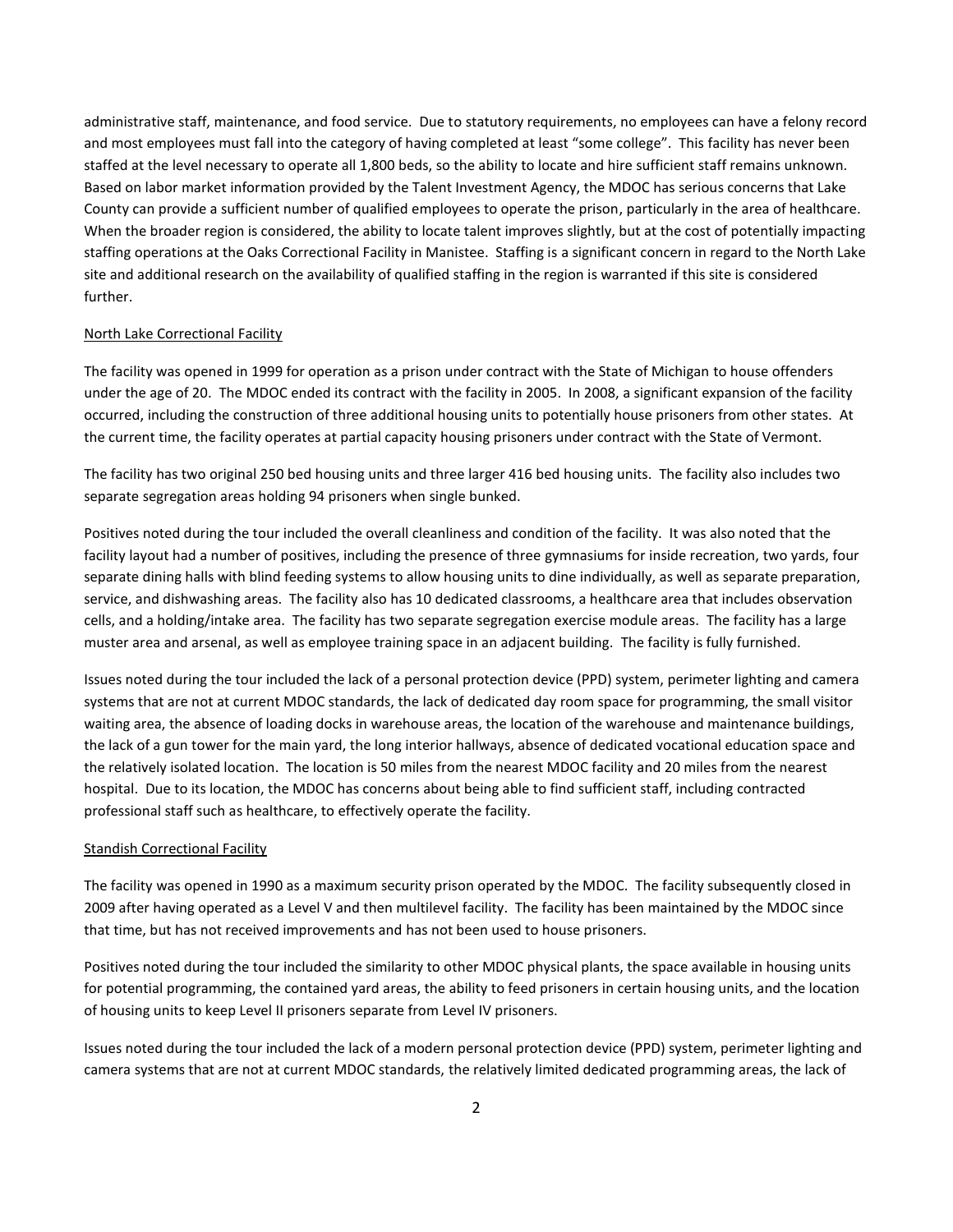equipment and fixtures, the lack of a vocational education space, and the relatively isolated location. The location is 45 miles from the nearest MDOC facility. There is a hospital with emergency room located in Standish.

#### Population Trends

The MDOC's total prisoner population has declined by 1,800 prisoners since January 1, 2015, allowing for the closure of the Pugsley Correctional Facility in Kingsley, Michigan. While the MDOC's population has declined, this decline has primarily occurred within the Level I population. The MDOC's need for Level II and Level IV beds has not diminished and any change in facilities must not result in a net decline in beds at these levels for operational reasons. The MDOC is significantly below the February 2016 population projection due to reforms implemented by the Department. While these reforms will continue, the 5-year projected trend continues to be a slight decline, followed by gradual increase in population absent the adoption of additional reforms, including statutory reforms.

## **Occupancy**

The MDOC does not believe that either facility is currently ready for immediate occupancy and operation in compliance with MDOC standards. The Standish Facility must have basic modernization activities completed prior to receiving prisoners. In addition, both facilities must have perimeter light and camera upgrades completed, as well as having Personal Protection Device systems installed prior to commencing operations, to protect staff and the general public. Based on current DTMB timelines, it is expected that these upgrades would take roughly 12 months.

The North Lake Facility cannot be operated at full capacity in the first year after lease or purchase due to an existing sewer agreement with the local government requiring the expansion of the wastewater treatment plant prior to the prison housing more than 1,000 prisoners. This report assumes that both facilities will not house prisoners during the first 12 months of operation to allow for the installation of a Personal Protection Device (PPD) system and perimeter security upgrades. Beginning in year two, both facilities will be operated at full capacity.

The North Lake Facility currently houses roughly 220 prisoners from the State of Vermont. The lease terms proposed by the owner of the facility would allow for a maximum of 350 out-of-state prisoners to be kept on site for the first three months of the lease. The MDOC strongly opposes the housing of out-of-state prisoners at a MDOC-operated facility for operational and liability reasons and believes these prisoners must be removed prior to MDOC prisoners arriving on site. This report assumes that no out-of-state prisoners will be on site once the MDOC commences operations.

# Operating Plans

The MDOC visited both facilities to prepare draft operating plans. The MDOC determined that it would be appropriate to operate both facilities as multi-level facilities housing Level II and IV prisoners, as well as a small segregation/special use population due to their housing unit designs, size, and the operational needs of the Department. Based on a review by MDOC Correctional Facilities Administration staff, the determination was made that this report would be based on the following bed allocations at each facility.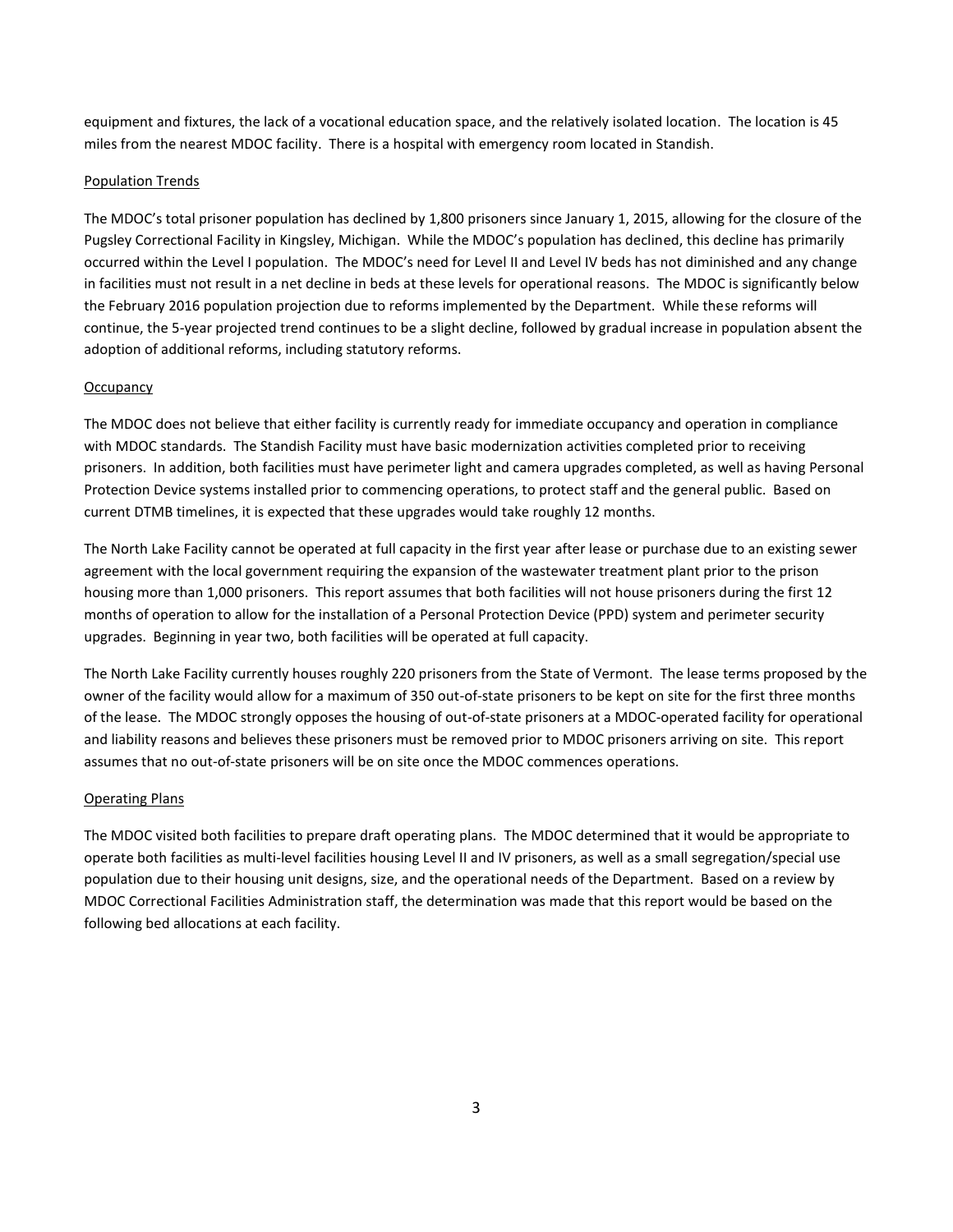| Table 1                 |            |          |  |  |
|-------------------------|------------|----------|--|--|
|                         | North Lake | Standish |  |  |
| Level II                | $1,248*$   | 166      |  |  |
| Level IV                | 548        | 704      |  |  |
| Special Use/Segregation | 46         | 132      |  |  |
| Total                   | $1,842*$   | 1,002    |  |  |

\*Due to their size and design, the MDOC believes Housing Units 3, 4, and 5 should be operated as Level II units to ensure the safety of staff and prisoners.

The reopening of Standish and closure of an existing multi-level facility is likely to lead to a net reduction in total MDOC beds. The opening of North Lake Correctional and closure of an existing multi-level facility would result in a net increase in total MDOC beds. Multiple scenarios have been included in this report for the North Lake Facility that would result in additional closures to create a net reduction in total MDOC beds.

## **Staffing**

Both facilities will require a 6 FTE maintenance crew for the first year before being placed in operation to complete the necessary upgrades. The MDOC projects the need for 331 FTE's at the North Lake Correctional Facility when the facility is operational, excluding healthcare, education, and food service. The Standish Correctional Facility would require 255.8 FTE's to operate, excluding healthcare, education, and food service. Due to the fact that healthcare, education, and food service positions are funded separately in the budget and are closely tied to the prisoner population, it is assumed that a change in location will not have a significant impact on costs in these areas. These costs may be impacted in the future by a net change in the prison population, but the savings or cost under that scenario would occur regardless of a change in location.

The MDOC and contractors will need to be able to hire and maintain staffing in excess of the operating line staffing noted above when healthcare, education and food service are taken into account. **Based on current hiring needs throughout the Department and the proposed location, the MDOC has serious concerns about being able to fully staff the North Lake Correctional Facility, especially in regard to professional services such as healthcare. The MDOC believes that the location of the facility, its size, and the fact that it has never been fully staffed is likely to result in above normal vacancy rates, leading to higher overtime costs, diminished contractor performance and potential safety concerns.** The pricing analysis included in this report assumes that both facilities can be fully staffed, but further discussion related to the challenges of staffing is warranted. The MDOC believes it will be particularly difficult to staff the North Lake Correctional Facility if the operation of that facility is based on a short-term lease, as staff may be unwilling to move for a potentially temporary assignment.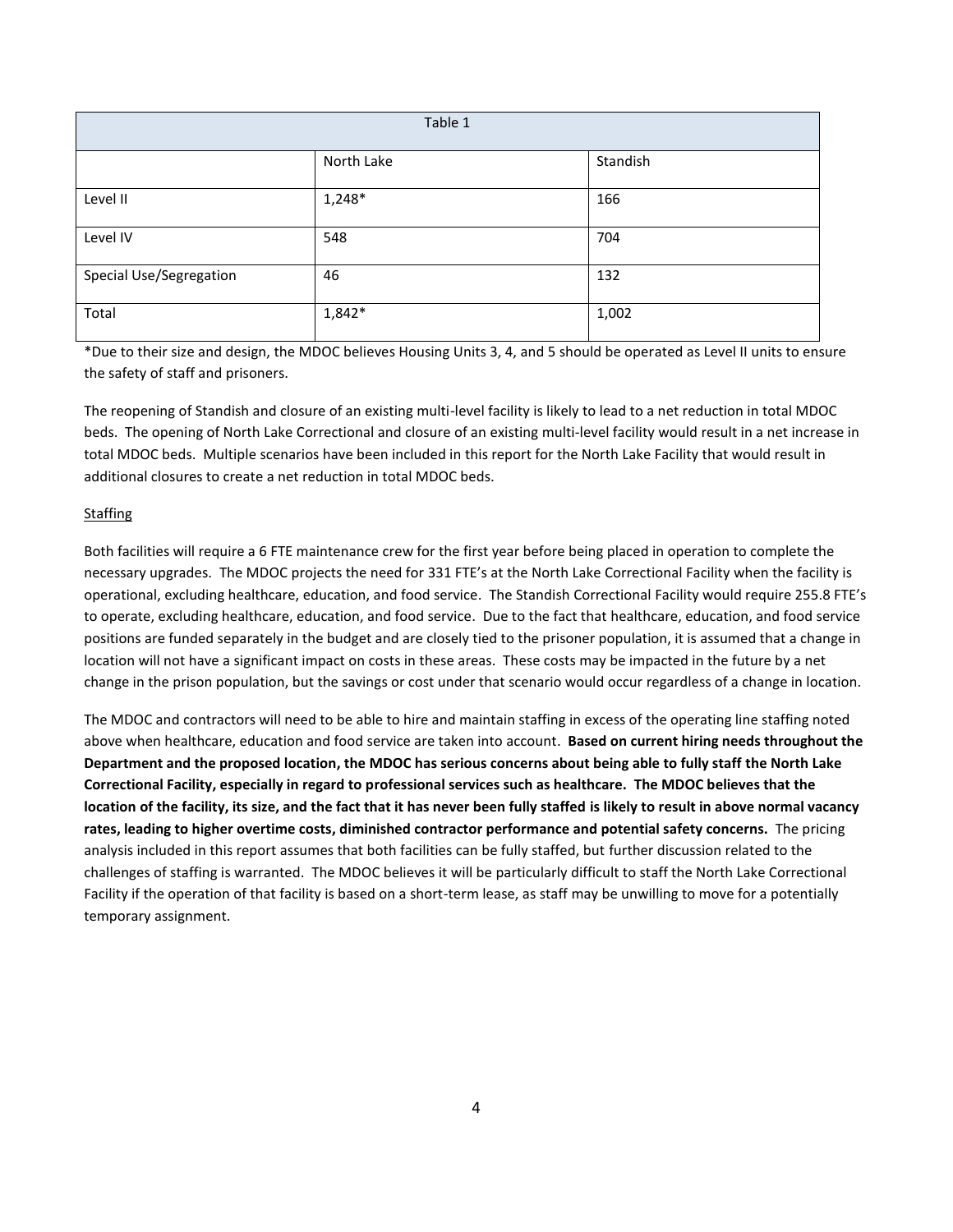| Table 2                       |                               |                           |                      |  |  |
|-------------------------------|-------------------------------|---------------------------|----------------------|--|--|
| <b>Operating Costs</b>        | North Lake or Standish Year 1 | <b>Standish Years 2-5</b> | North Lake Years 2-5 |  |  |
| Payroll                       | \$614,964                     | \$27,669,429              | \$35,634,766         |  |  |
| Non-Payroll                   | \$250,000                     | \$2,482,900               | \$3,281,198          |  |  |
| Total                         | \$864,964                     | \$30,152,329              | \$38,915,964         |  |  |
| <b>Operating Cost Per Bed</b> | N/A                           | \$30,092                  | \$21,127             |  |  |

# Cost Comparison for Acquisition or Lease

The North Lake Correctional Facility is currently owned by the Geo Group. Two options have been presented by the Geo Group to the MDOC, a lease option or a purchase option for the facility. Any purchase or lease would be subject to negotiation on the part of the State, along with an appraisal of the property. The purchase option presented by the Geo Group is in the amount of \$115,000,000. The lease proposal offered by the GEO Group is for 5 years, with 5 successive 5 year options with varying annual lease payments noted in Table 3. A purchase would result in state bond payments for a period of 35 years, with projected annual payments of \$9.2 million per year. The period of analysis for this report is 6 years, with one year prior to occupancy for upgrades and 5 years of full operation. The Standish Correctional Facility is owned by the State of Michigan and there are no acquisition costs associated with the facility.

| Table 3              |                                            |                                                                  |          |  |  |
|----------------------|--------------------------------------------|------------------------------------------------------------------|----------|--|--|
| Year                 | North Lake Lease                           | North Lake Purchase                                              | Standish |  |  |
| <b>Closing Costs</b> | \$0                                        | \$810,095                                                        | \$0      |  |  |
| Year 1               | \$3,600,000*                               | \$9,200,000*                                                     | $$0^*$   |  |  |
| Year 2               | \$7,980,000                                | \$9,200,000                                                      | \$0      |  |  |
| Year 3               | \$9,000,000                                | \$9,200,000                                                      | \$0      |  |  |
| Year 4               | \$10,000,000                               | \$9,200,000                                                      | \$0      |  |  |
| Year 5               | \$11,000,000                               | \$9,200,000                                                      | \$0      |  |  |
| Year 6               | \$11,220,000                               | \$9,200,000                                                      | \$0      |  |  |
| Six Year Total       | \$52,800,000                               | \$56,010,095                                                     | \$0      |  |  |
| Year 7 and Beyond    | Rent increased by greater<br>of 2% or CPI. | \$9,200,000 per year.<br>\$266,800,000 in remaining<br>payments. | \$0      |  |  |

\*Non-Occupancy Year for Necessary Upgrades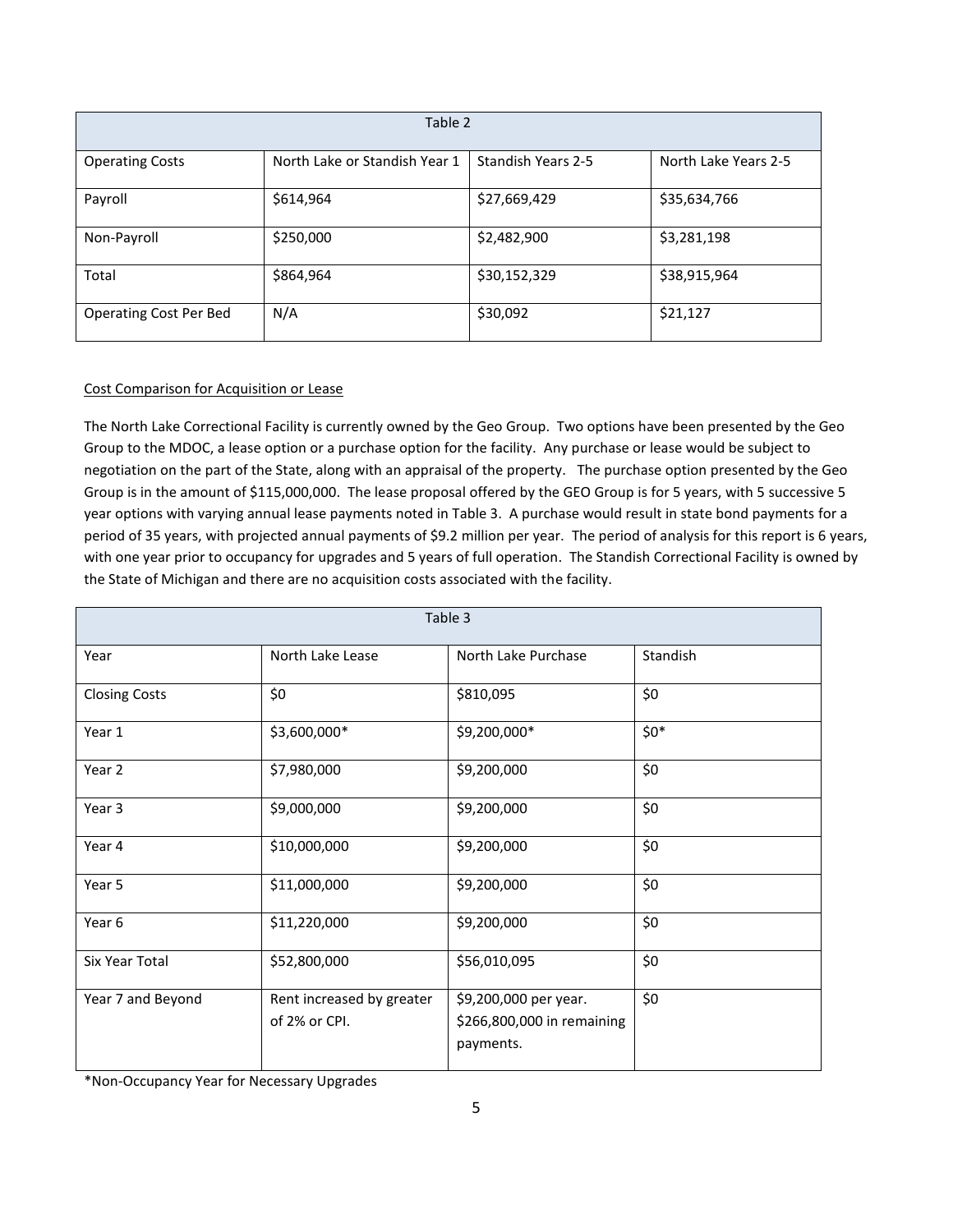# Cost Comparison for Reopening and Modernization

The MDOC toured both facilities to establish the estimated cost of reopening and modernization to reflect the operating, safety and security standards in place at other MDOC facilities. These on-site reviews indicated that both facilities are structurally sound and the basic physical plant is in good condition. The projects listed below would be completed during the first year prior to the arrival of prisoners. Costs associated with opening the facilities were broken down into seven categories, as noted below in Table 4.

| Table 4                                                                           |                                                                                                                                                                                                                                                                                                                                                                                                                            |                                                                                                                                                                                                                                                                                                                                                    |  |  |
|-----------------------------------------------------------------------------------|----------------------------------------------------------------------------------------------------------------------------------------------------------------------------------------------------------------------------------------------------------------------------------------------------------------------------------------------------------------------------------------------------------------------------|----------------------------------------------------------------------------------------------------------------------------------------------------------------------------------------------------------------------------------------------------------------------------------------------------------------------------------------------------|--|--|
| Category                                                                          | North Lake                                                                                                                                                                                                                                                                                                                                                                                                                 | Standish                                                                                                                                                                                                                                                                                                                                           |  |  |
| Structural                                                                        | \$1,457,000                                                                                                                                                                                                                                                                                                                                                                                                                | \$592,000                                                                                                                                                                                                                                                                                                                                          |  |  |
|                                                                                   | Major costs include the expansion<br>of the visitor waiting room<br>(\$800,000), the addition of a gun<br>tower to monitor the large yard<br>(\$400,000), and the relocation of<br>the perimeter fence near the<br>maintenance/warehouse building<br>( \$250,000).                                                                                                                                                         | Major costs include vehicle sally<br>port improvements (\$400,000), and<br>conversion of exercise yards<br>( \$112,000).                                                                                                                                                                                                                           |  |  |
| <b>Utilities</b>                                                                  | \$610,000                                                                                                                                                                                                                                                                                                                                                                                                                  | \$863,000                                                                                                                                                                                                                                                                                                                                          |  |  |
| This represents upfront costs related<br>to utilities, not ongoing utility costs. | Major costs include the installation<br>of a dual Reduced Pressure Zone<br>valve as required by most local units<br>for MDOC facilities (\$400,000),<br>installation of a VOIP phone system<br>similar to other facilities (\$110,000),<br>basic electrical system maintenance<br>and testing (\$100,000). This<br>estimate does not include a cost<br>figure for adding the facility to the<br>State of Michigan network. | Major costs include the installation<br>of a dual Reduced Pressure Zone<br>valve as required by most local units<br>for MDOC facilities (\$400,000),<br>recommissioning of air conditioning<br>equipment (\$200,000), installation<br>of a VOIP phone system similar to<br>other facilities (\$110,000), and<br>lighting improvements (\$100,000). |  |  |
| Grounds                                                                           | \$0                                                                                                                                                                                                                                                                                                                                                                                                                        | \$150,000                                                                                                                                                                                                                                                                                                                                          |  |  |
|                                                                                   | The grounds are in good condition<br>and no needed upgrades were<br>noted.                                                                                                                                                                                                                                                                                                                                                 | Major costs include improvements<br>to parking lots, drives and walks<br>(\$120,000) and storm sewers<br>( \$30,000).                                                                                                                                                                                                                              |  |  |
| <b>Security Systems</b>                                                           | \$4,035,000                                                                                                                                                                                                                                                                                                                                                                                                                | \$3,935,000                                                                                                                                                                                                                                                                                                                                        |  |  |
|                                                                                   | Costs include installation of a<br>Personal Protection Device system                                                                                                                                                                                                                                                                                                                                                       | Costs include installation of a<br>Personal Protection Device system                                                                                                                                                                                                                                                                               |  |  |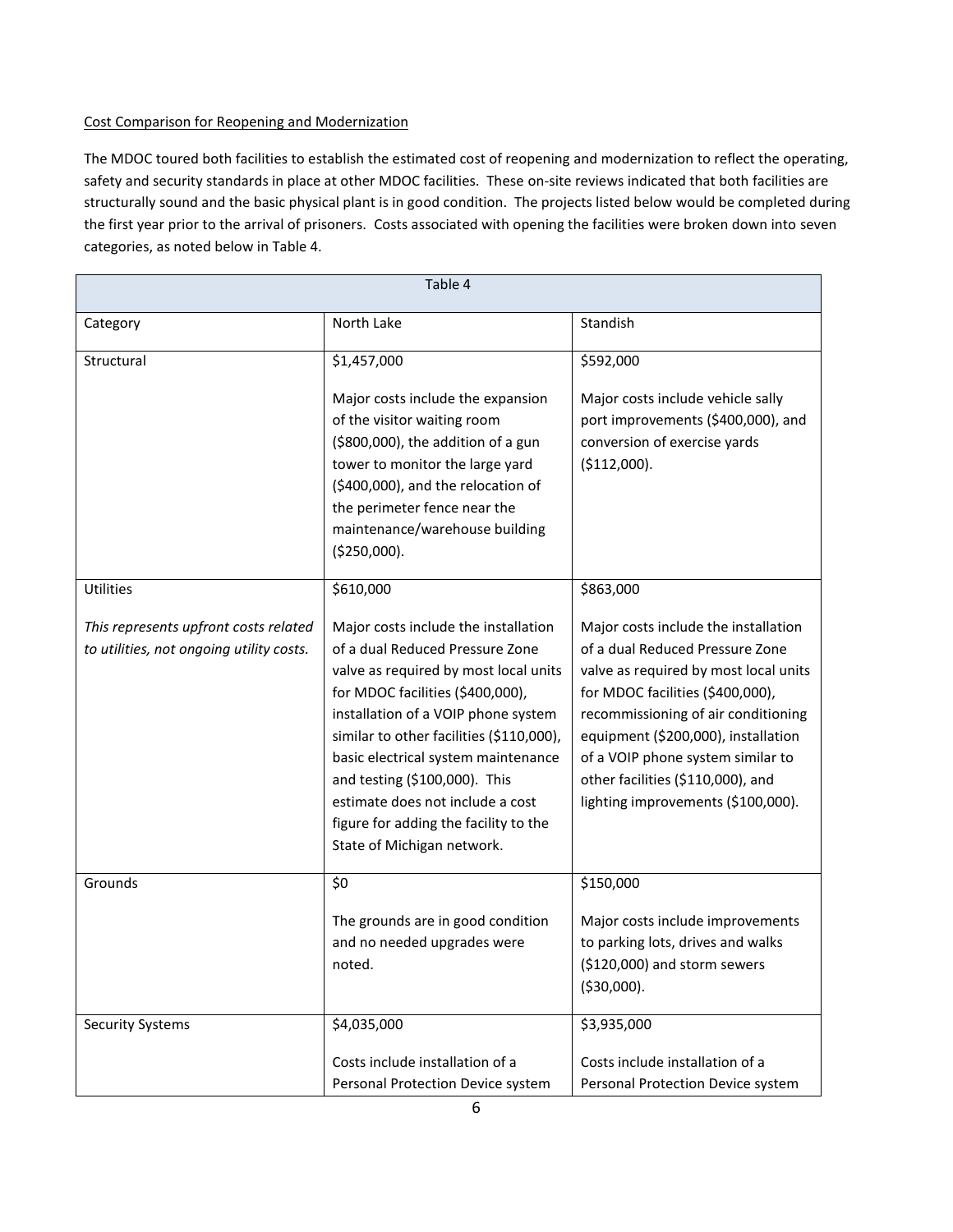|                                      | for staff (\$1,200,000), camera and<br>perimeter lighting upgrades to<br>match MDOC technology<br>(\$2,400,000) and lock replacements<br>( \$335,000).                                            | for staff (\$1,200,000), camera and<br>perimeter lighting upgrades to<br>match MDOC technology<br>(\$1,900,000), perimeter security<br>upgrades (\$800,000) and lock<br>replacements (\$35,000). |
|--------------------------------------|---------------------------------------------------------------------------------------------------------------------------------------------------------------------------------------------------|--------------------------------------------------------------------------------------------------------------------------------------------------------------------------------------------------|
| <b>Environmental and Fire Safety</b> | \$0<br>There were no noted investments<br>needed in this area.                                                                                                                                    | \$502,000<br>The major cost is the replacement<br>of the existing fire alarm system<br>( \$500,000).                                                                                             |
| Other Equipment                      | \$400,000<br>It is assumed that the lease or<br>purchase agreement would include<br>all fixtures on site. Additional<br>laundry machines are needed if the<br>facility will run at full capacity. | \$630,000<br>Costs include food service<br>equipment (\$350,000) and laundry<br>equipment (\$250,000).                                                                                           |
| Maintenance                          | \$1,500,000<br>Costs include maintenance tools<br>and equipment, vehicles, and<br>miscellaneous repair needs.                                                                                     | \$1,500,000<br>Costs include maintenance tools<br>and equipment, vehicles, and<br>miscellaneous repair needs.                                                                                    |
| Total                                | \$8,002,000*                                                                                                                                                                                      | \$8,172,000                                                                                                                                                                                      |

\*The proposed lease includes a \$500,000 allowance for repairs and upgrades that is not reflected in this figure.

Long-term capital improvements are generally financed through the state building authority, resulting in interest payments. Both the North Lake purchase option and Standish would have their improvements paid for using this method.

| Table 5                                                  |                     |              |  |  |  |
|----------------------------------------------------------|---------------------|--------------|--|--|--|
|                                                          | North Lake Purchase | Standish     |  |  |  |
| Annual SBA Rent Payment for<br>Improvements              | \$720,000           | \$794,000    |  |  |  |
| Total 6 Year Rent Payments for<br>Improvements           | \$4,320,000         | \$4,764,000  |  |  |  |
| <b>Total Remaining Rent Payments for</b><br>Improvements | \$10,080,000        | \$11,116,000 |  |  |  |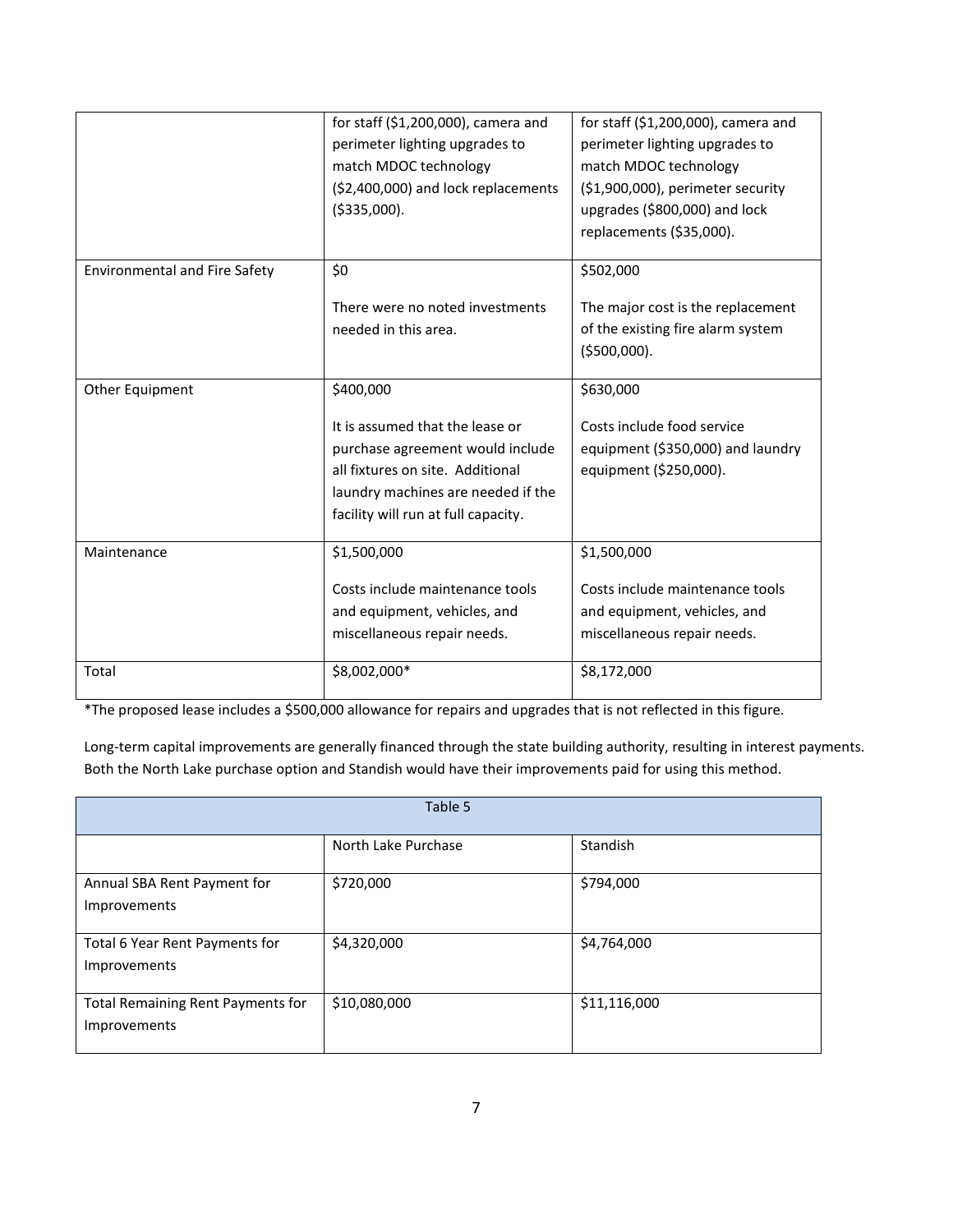The State Building Authority does not allow for the financing of capital improvements on a leased property, so the North Lake lease option would require an upfront payment of \$7,502,000. Any improvements made to the facility during the term of the lease remain the property of Geo Group when the lease is concluded.

#### Sewer Agreement

Use of the North Lake Correctional Facility is subject to a sewer agreement entered into by the current owner and the Village of Baldwin preventing the facility from being operated at full capacity until wastewater upgrades are made at the local utility. If purchased or leased, this agreement would be triggered and work would commence on the necessary upgrades that would be completed during the pre-occupancy year. The proposed purchase agreement includes an allowance for the current owner to pay the cost of this upgrade, up to \$5m, with the state paying any additional costs. At the time the agreement was entered into, it was estimated that the cost of necessary upgrades would be \$5m. To the extent that costs exceed this figure, they would be the responsibility of the State of Michigan and are not accounted for in the attached scenarios.

## Taxes

As a privately owned facility, North Lake Correctional is currently subject to property taxation in Lake County, Michigan. The main facility has a 2016 taxable value of \$30,448,978 and an assessed value of \$33,737,400, implying a market value of \$67,474,800. Geo Group also owns a contiguous parcel with a taxable value of \$6,500 and personal property parcels valued at \$2,327,600.

## **2015 Taxes Paid**

Real Property: \$1,447,159

Personal Property: \$87,592\*

\*The second personal property parcel became subject to taxation in 2016 and is not included in the tax payment above.

The proposed lease arrangement would result in the facility remaining subject to taxation at current levels, with the Lessor (Geo Group) being responsible for all tax payments. If the property were to be purchased by the State of Michigan, it would become exempt from taxation under MCL 211.7*l*. There are no provisions in the purchase agreement for continued payments to the local units of government, so this report assumes that no future payments will be made if the property is purchased by the State. Standish is currently owned by the State and not subject to taxation. Reopening the facility will have no property tax impact.

# Expected Future Capital Repairs

The MDOC currently produces 5-year capital improvement plans for all facilities. This analysis assumes that significant capital investments will not be needed in the first 5 years of operation of these two facilities due to the modernization efforts that would occur prior to opening. After the initial five-year period, capital repair costs would be consistent with those of other facilities of a similar age and design.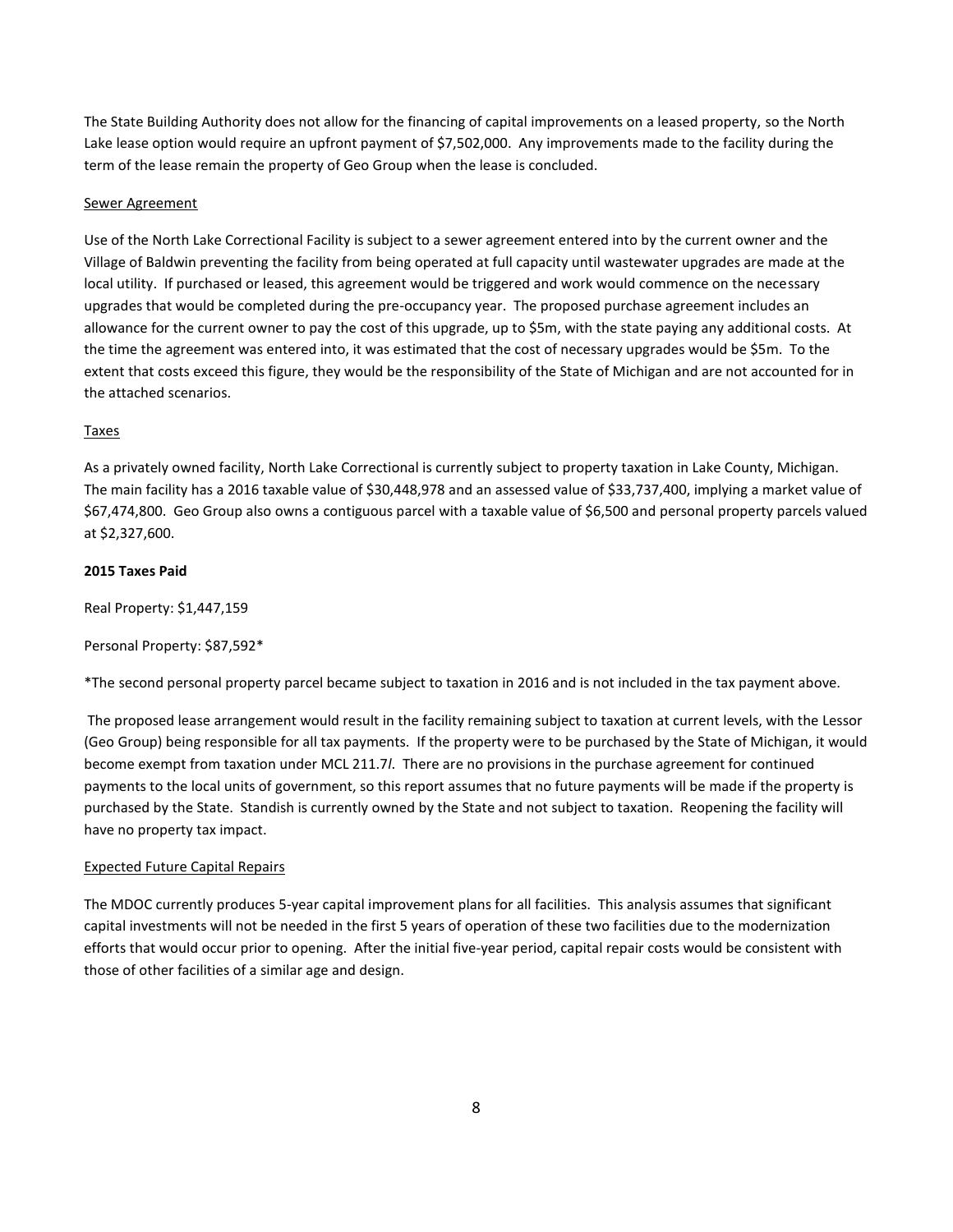### **Comparison Scenarios**

#### Standish Scenario #1

This analysis compares the costs associated with operating the Standish Correctional Facility and a single multi-level MDOC facility (Facility B). Closing Facility B and reopening the Standish Facility in the second year of the analysis period would result in a net decrease of roughly 300 Level II beds. This analysis assumes that the capital improvement costs at Standish will be financed by a 20-year duration State Building Authority bond, while the 5-year capital upgrades at Facility B would be paid in full during the 5-year period.

|                                    |                 | <b>Six Year Scenario Analysis</b> |                             |                   |
|------------------------------------|-----------------|-----------------------------------|-----------------------------|-------------------|
| <b>Standish Scenario #1:</b>       | <b>STANDISH</b> | <b>STANDISH</b>                   | <b>STANDISH</b>             |                   |
|                                    | Pre-occupancy   | <b>Operating</b>                  | 5-Yr Operating +            | <b>Facility B</b> |
|                                    | Year ^          | Yr 1 & Subseq                     | <b>Pre-occupancy Totals</b> | 5 Year Totals     |
| <b>Operating Cost (Flat)</b>       | \$864,964       | \$30,152,329                      | \$151,626,609               | \$177,091,500     |
| <b>SBA Rent Payment-Purchase</b>   |                 |                                   |                             |                   |
| (First 6-Years) / 6-Year Lease Pmt | \$0             | \$0                               | \$0                         | \$0               |
| <b>SBA Rent Payment-</b>           |                 |                                   |                             |                   |
| Improvements (First 6-Years)       | \$794,000       | \$794,000                         | \$4,764,000                 | \$0               |
| <b>Estimated Title Cost</b>        | \$0             | \$0                               | \$O                         | \$0               |
| <b>Estimated Appraisal Cost</b>    | \$O             | \$0                               | \$0                         | \$0               |
| <b>Estimated Property Tax Cost</b> |                 |                                   |                             |                   |
| (Prorated 50%)                     | \$0             | \$0                               | \$O                         | \$0               |
| 5-Year Plan Cost                   | <b>Unknown</b>  | <b>Unknown</b>                    | <b>Unknown</b>              | \$3,153,800       |
| <b>Total Cost</b>                  | \$1,658,964     | \$30,946,329                      | \$156,390,609               | \$180,245,300     |
| Cost/Bed/Year                      | N/A             | \$30,885                          | \$31,216                    | \$27,393          |
| Cost/Bed/Year Pct Diff compared    |                 |                                   |                             |                   |
| to Standish Re-opening             | N/A             | 0.00%                             | 0.00%                       | $-11.31%$         |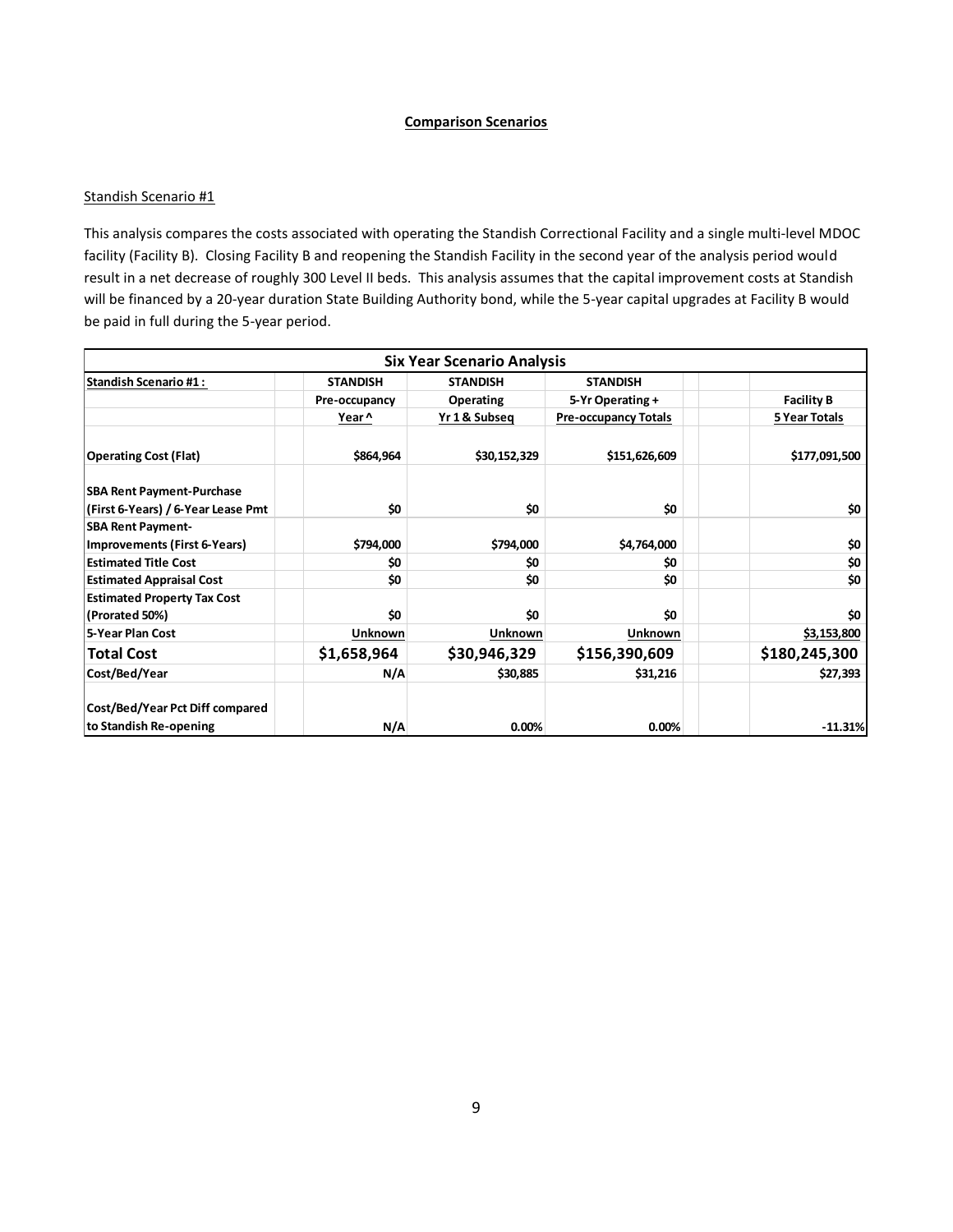## Standish Scenario #1 Supplemental Information

| <b>Standish Scenario #1:</b>                         | <b>STANDISH</b> | <b>STANDISH</b>  | <b>STANDISH</b>             | <b>FACILITY B</b> |
|------------------------------------------------------|-----------------|------------------|-----------------------------|-------------------|
| <b>Background Information</b>                        | Pre-occupancy   | <b>Operating</b> | 5-Yr Operating +            |                   |
|                                                      | Year ^          | Yr 1 & Subseq    | <b>Pre-occupancy Totals</b> | 5 Year Totals     |
| <b>EST. OPERATING COSTS</b>                          |                 |                  |                             |                   |
| <b>FTEs</b>                                          | 6.0             | 255.8            | 255.8                       | 311.7             |
| <b>PAYROLL</b>                                       | \$614,964       | \$27,669,429     | \$138,962,109               | \$163,201,000     |
| <b>NON-PAYROLL</b>                                   | \$250,000       | \$2,482,900      | \$12,664,500                | \$13,890,500      |
| <b>TOTAL</b>                                         | \$864,964       | \$30,152,329     | \$151,626,609               | \$177,091,500     |
| <b>BEDS</b>                                          |                 |                  |                             |                   |
| <b>TOTAL</b>                                         | N/A             | 1,002            | 1,002                       | 1,316             |
| <b>PAYROLL COST / BED</b>                            |                 | \$27,614         | \$27,737                    | \$24,803          |
| <b>NON-PAYROLL COST / BED</b>                        |                 | \$2,478          | \$2,528                     | \$2,111           |
| TOTAL FACILITY OPERATING COST /<br><b>BED</b>        |                 | \$30,092         | \$30,265                    | \$26,914          |
| <b>STANDISH PHYS. PLANT NEEDS</b>                    | \$8,172,000     | \$8,172,000      | \$8,172,000                 | \$0               |
| <b>STANDISH IMPROVEMENT SBA</b>                      |                 |                  |                             |                   |
| ANNUAL RENT PMT $^1$                                 | \$794,000       | \$794,000        | \$4,764,000                 | \$0               |
|                                                      |                 |                  |                             |                   |
| <b>EXISTING FACILITY 5-YEAR PLAN</b><br><b>COSTS</b> | <b>UNKNOWN</b>  | <b>UNKNOWN</b>   | <b>UNKNOWN</b>              | \$3,153,800       |

^: Estimates 6 needed maintenance positions during the pre-occupancy year along with some minor amount of non-payroll costs. |<br><sup>1</sup>: The State Building Authority estimates that a bond for the improvement costs at Standish a rent payments of \$794,000 over 20 years for a total cost of \$15.88 Million.

| <b>IREMAINING CAPITALIZED PURCHASE COSTS</b>      |                      |                 |                             |                   |
|---------------------------------------------------|----------------------|-----------------|-----------------------------|-------------------|
|                                                   | <b>STANDISH</b>      | <b>STANDISH</b> | <b>STANDISH</b>             | <b>FACILITY B</b> |
|                                                   |                      | Operating       | 5-Yr Operating +            |                   |
|                                                   | <b>Pre-Occupancy</b> | Yr 1 & Subseq   | <b>Pre-occupancy Totals</b> | Total             |
| <b>Remaining SBA Rent Payments on</b><br>Purchase | \$0                  | \$0             | \$0                         | \$0               |
| <b>Remaining SBA Payments on</b><br>Improvements  | \$15,086,000         | \$14,292,000    | \$11,116,000                | \$0               |
| <b>Total Remaining SBA Payments</b>               |                      | \$14,292,000    | \$11,116,000                | \$0               |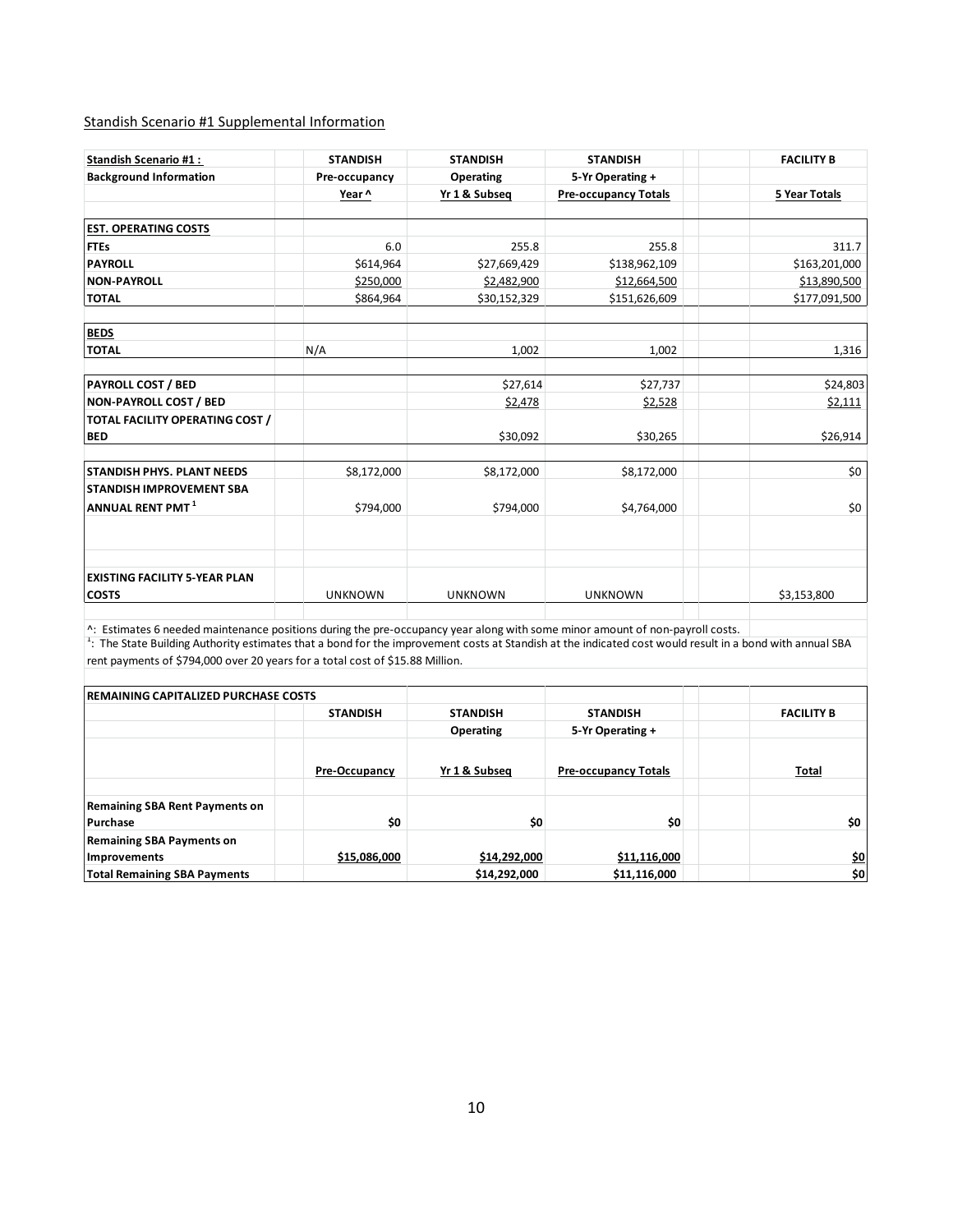This analysis compares the costs associated with leasing and operating the North Lake Facility and a single multi-level MDOC facility (Facility B). This analysis assumes that the North Lake Facility will not be occupied during the first year of the lease while safety, security, and sewer upgrades are completed. Facility B will be closed at the beginning of Year 2 and North Lake Correctional Facility will be operated at full capacity.

Closing Facility B and leasing the North Lake Facility would result in a permanent net decrease of roughly 250 Level IV and Special Use beds, but a net increase of roughly 800 Level II beds compared to current operations (net change +550 beds). Due to the lease, all improvements to the site would be paid for at the time of modernization, while the 5-year capital improvements to Facility B would be paid in full during the 5-year period.

|                                                                        |                   | <b>Six Year Scenario Analysis</b> |                             |                   |
|------------------------------------------------------------------------|-------------------|-----------------------------------|-----------------------------|-------------------|
| North Lake Scenario #1                                                 | <b>NORTH LAKE</b> | <b>NORTH LAKE</b>                 | <b>NORTH LAKE</b>           | <b>FACILITY B</b> |
|                                                                        | Pre-occupancy     | <b>Operating</b>                  | 5-Yr Operating +            |                   |
|                                                                        | Year              | (LEASE) Yr 1 & Subseq.            | <b>Pre-occupancy Totals</b> | 5-Year Total      |
| <b>Operating Cost (Flat)</b>                                           | \$864,964         | \$38,915,964                      | \$195,444,784               | \$177,091,500     |
| <b>SBA Rent Payment-Purchase</b><br>(First 6-Years) / 6-Year Lease Pmt | \$0               | \$0                               | \$0                         | \$0               |
| <b>SBA Rent Payment-</b><br>Improvements (First 6-Years)               | \$0               | \$0                               | \$0                         | \$0               |
| Lease Cost                                                             | \$3,600,000       | \$9,495,000                       | \$52,800,000                | \$0               |
| Estimated Closing Costs <sup>1</sup>                                   | \$0               | \$0                               | \$0                         | \$0               |
| <b>Improvements Cost</b>                                               | \$7,502,000       | \$0                               | \$7,502,000                 |                   |
| 5-Year Plan Cost                                                       | Unknown           | <b>Unknown</b>                    | <b>Unknown</b>              | \$3,153,800       |
| <b>Total Cost</b>                                                      | \$11,966,964      | \$48,410,964                      | \$255,746,784               | \$180,245,300     |
| Cost/Bed/Year                                                          | N/A               | \$26,282                          | \$27,768                    | \$27,393          |
| Cost/Bed/Year Pct Diff compared<br>to N.Lake Lease                     | N/A               | 0.00%                             | 0.00%                       | $-1.35%$          |

1: There are no anticipated closing costs under the lease option.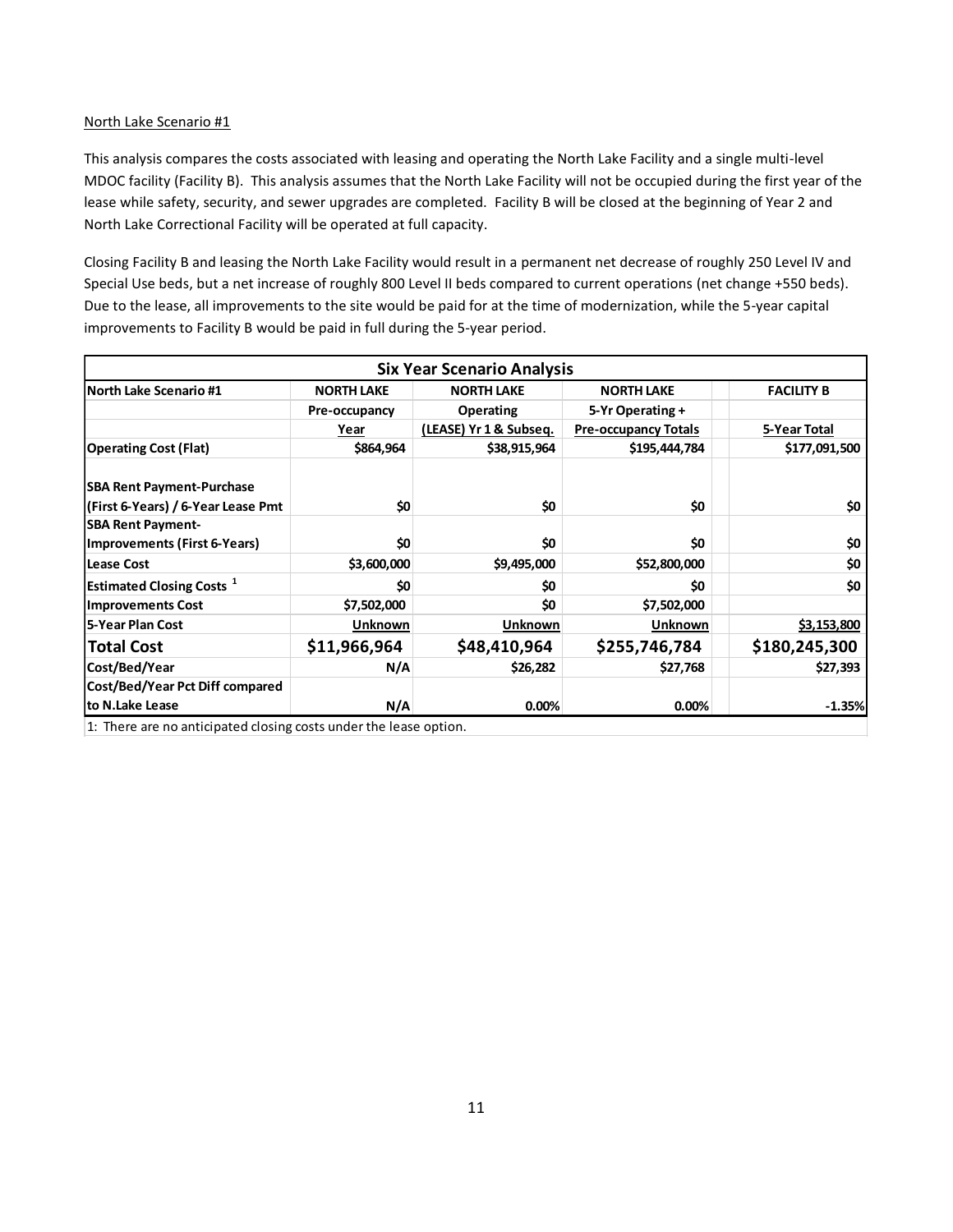#### North Lake Scenario #1 Supplemental Information

| North Lake Scenario #1 : Lease<br><b>North Lake/Single Facility Closure</b> | <b>NORTH LAKE</b> | <b>NORTH LAKE</b>      | <b>NORTH LAKE</b>           | <b>FACILITY B</b>    |
|-----------------------------------------------------------------------------|-------------------|------------------------|-----------------------------|----------------------|
|                                                                             | Pre-occupancy     | Operating              | 5-Yr Operating +            |                      |
| <b>Background Information</b>                                               | Year ^            | (LEASE) Yr 1 & Subseq. | <b>Pre-occupancy Totals</b> | <b>5 Year Totals</b> |
| <b>EST. OPERATING COSTS</b>                                                 |                   |                        |                             |                      |
| <b>FTEs</b>                                                                 | 6.0               | 331.0                  | 331.0                       | 311.7                |
| <b>PAYROLL</b>                                                              | \$614,964         | \$35,634,766           | \$178,788,794               | \$163,201,000        |
| <b>NON-PAYROLL</b>                                                          | \$250,000         | \$3,281,198            | \$16,655,990                | \$13,890,500         |
| <b>TOTAL</b>                                                                | \$864,964         | \$38,915,964           | \$195,444,784               | \$177,091,500        |
| <b>BEDS</b>                                                                 |                   |                        |                             |                      |
| <b>TOTAL</b>                                                                | N/A               | 1,842                  | 1,842                       | 1,316                |
| <b>PAYROLL COST / BED</b>                                                   |                   | \$19,346               | \$19,412                    | \$24,803             |
| <b>NON-PAYROLL COST / BED</b>                                               |                   | \$1,781                | \$1,808                     | \$2,111              |
| <b>TOTAL FACILITY OPERATING COST /</b><br><b>BED</b>                        |                   | \$21,127               | \$21,221                    | \$26,914             |
|                                                                             |                   |                        |                             |                      |
| <b>N.LAKE PURCHASE COST</b>                                                 | \$0               | \$0                    | \$0                         |                      |
| N. LAKE ANNUAL SBA RENT PMT                                                 | \$0               | \$0                    | \$0                         |                      |
| N.LAKE LEASE COST <sup>1</sup>                                              | \$3,600,000       | Varies by Year         | \$52,800,000                |                      |
| N.LAKE PHYS. PLANT NEEDS <sup>2</sup>                                       | \$7,502,000       |                        | \$7,502,000                 |                      |
| <b>N.LAKE IMPROVEMENTS SBA</b><br><b>ANNUAL RENT PMT</b>                    | \$0               | \$0                    | \$0                         |                      |
|                                                                             |                   |                        |                             |                      |
| <b>EXISTING FACILITY 5-YEAR PLAN</b><br><b>COSTS</b>                        | <b>UNKNOWN</b>    | <b>UNKNOWN</b>         | <b>UNKNOWN</b>              | \$3,153,800          |

^: Estimates 6 needed maintenance positions during the pre-occupancy year along with some minor amount of non-payroll costs.

<sup>1</sup>: The North Lake lease begins at \$3.6 M in year one and grows to \$11.0 M by year five. Total lease cost over 5 years is \$41,580,000.

Renewable options commencing in the sixth year would increase the lease rate by the greater of 2% or a specific CPI inflator each year.  $2$ : North Lake physical plant needs of \$8,002,000 reduced by (\$0.5) Million due to an allowance. Improvement costs for North Lake cannot be capitalized under the Lease Option--would be a cash cost to the state.

| <b>IREMAINING CAPITALIZED PURCHASE COSTS</b>            |                   |                        |                             |                   |
|---------------------------------------------------------|-------------------|------------------------|-----------------------------|-------------------|
|                                                         | <b>NORTH LAKE</b> | <b>NORTH LAKE</b>      | <b>NORTH LAKE</b>           | <b>FACILITY B</b> |
|                                                         | Pre-occupancy     | <b>Operating</b>       | 5-Yr Operating +            |                   |
|                                                         | Year              | (LEASE) Yr 1 & Subseg. | <b>Pre-occupancy Totals</b> | Total             |
| <b>Remaining SBA Rent Payments on</b><br>Purchase       | \$0               | \$0                    | \$0                         | \$0               |
| <b>Remaining SBA Payments on</b><br><b>Improvements</b> | <u>\$0</u>        | <u>\$0</u>             | <u>\$0</u>                  | \$0               |
| <b>Total Remaining SBA Payments</b>                     | 0                 | \$0                    | \$0                         | \$0               |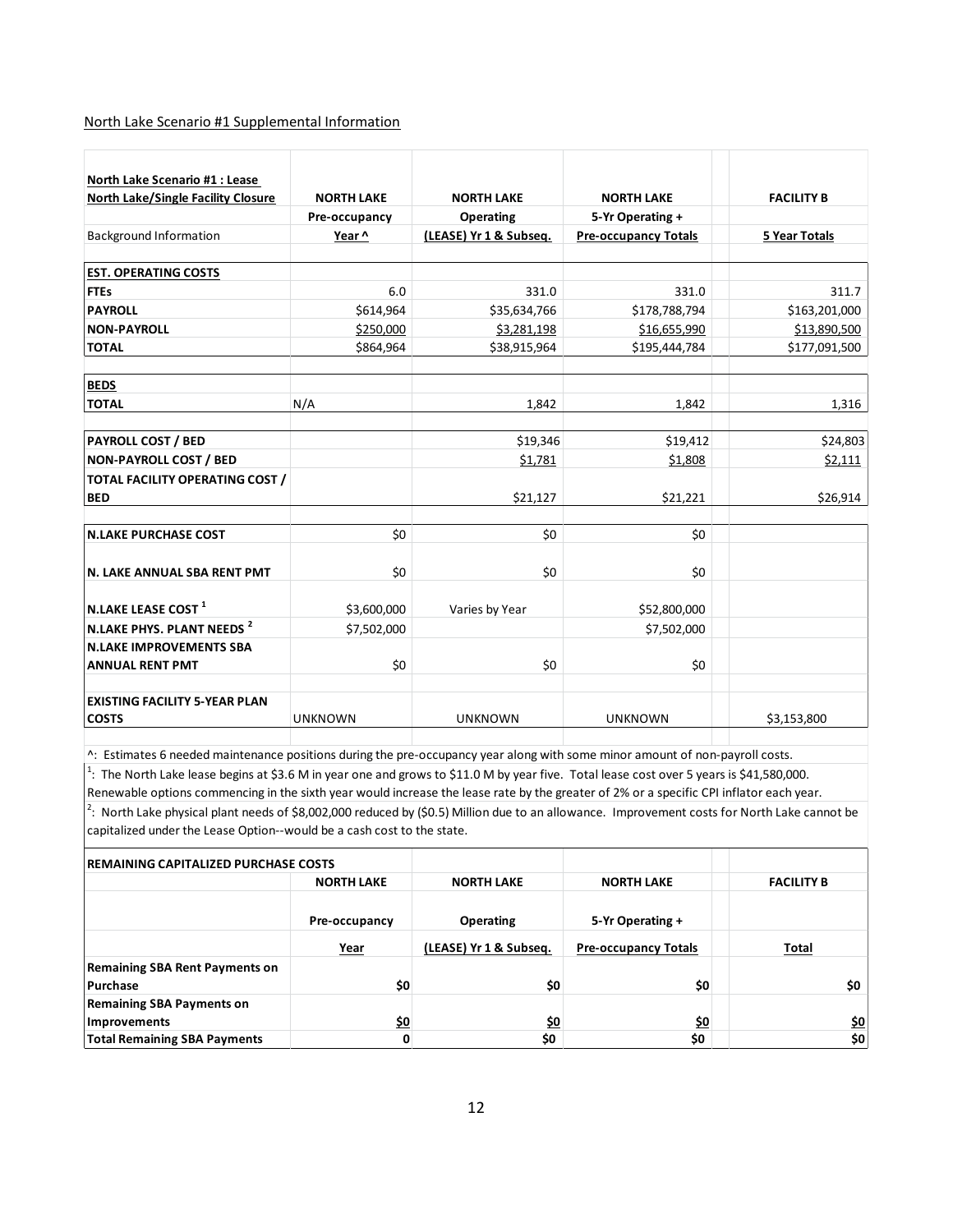This analysis compares the costs associated with purchasing and operating the North Lake Facility and a single multi-level MDOC facility (Facility B). This analysis assumes that the North Lake Facility will not be occupied during the first year after purchase while safety, security, and sewer upgrades are completed. Facility B will be closed at the beginning of Year 2 and North Lake Correctional Facility will be operated at full capacity.

Closing Facility B and leasing the North Lake Facility would result in a permanent net decrease of roughly 250 Level IV and Special Use beds, but a net increase of roughly 800 Level II beds compared to current operations (net change +550 beds). This analysis assumes that the capital improvement costs at North Lake will be financed by a 20-year duration State Building Authority bond, while the 5-year capital upgrades at Facility B would be paid in full during the 5-year period.

|                                                                        |                   | <b>Six Year Analysis</b> |                             |                   |
|------------------------------------------------------------------------|-------------------|--------------------------|-----------------------------|-------------------|
| <b>North Lake Scenario #2</b>                                          | <b>NORTH LAKE</b> | <b>NORTH LAKE</b>        | <b>NORTH LAKE</b>           | <b>FACILITY B</b> |
|                                                                        | Pre-Occupancy     | <b>Operating</b>         | 5-Yr Operating +            |                   |
|                                                                        | Year              | (PURCH) Yr 1 & Subseq.   | <b>Pre-occupancy Totals</b> | Total             |
| <b>Operating Cost (Flat)</b>                                           | \$864,964         | \$38,915,964             | \$195,444,784               | \$177,091,500     |
| <b>SBA Rent Payment-Purchase</b><br>(First 6-Years) / 6-Year Lease Pmt | \$9,200,000       | \$9,200,000              | \$55,200,000                | \$0               |
| <b>SBA Rent Payment-</b>                                               |                   |                          |                             |                   |
| Improvements (First 6-Years)                                           | \$720,000         | \$720,000                | \$4,320,000                 | \$0               |
| <b>Estimated Closing Costs</b> $1$                                     | \$810,376         | \$0                      | \$810,376                   | \$0               |
| 5-Year Plan Cost                                                       | Unknown           | <b>Unknown</b>           | <b>Unknown</b>              | \$3,153,800       |
| <b>Total Cost</b>                                                      | \$11,595,340      | \$48,835,964             | \$255,775,160               | \$180,245,300     |
| Cost/Bed/Year                                                          | N/A               | \$26,512                 | \$27,771                    | \$27,393          |
| Cost/Bed/Year Pct Diff compared                                        |                   |                          |                             |                   |
| to N.Lake Purchase                                                     | N/A               | 0.00%                    | 0.00%                       | $-1.36%$          |

1: Estimated closing costs include title, appraisal, and estimated property taxes. Most recent full year tax payments (2015) indicate total property taxes of \$1,534,751. Proration under a purchase agreement would be based on date of sale. For purposes of analysis, an assumption of 50% of the tax year was made.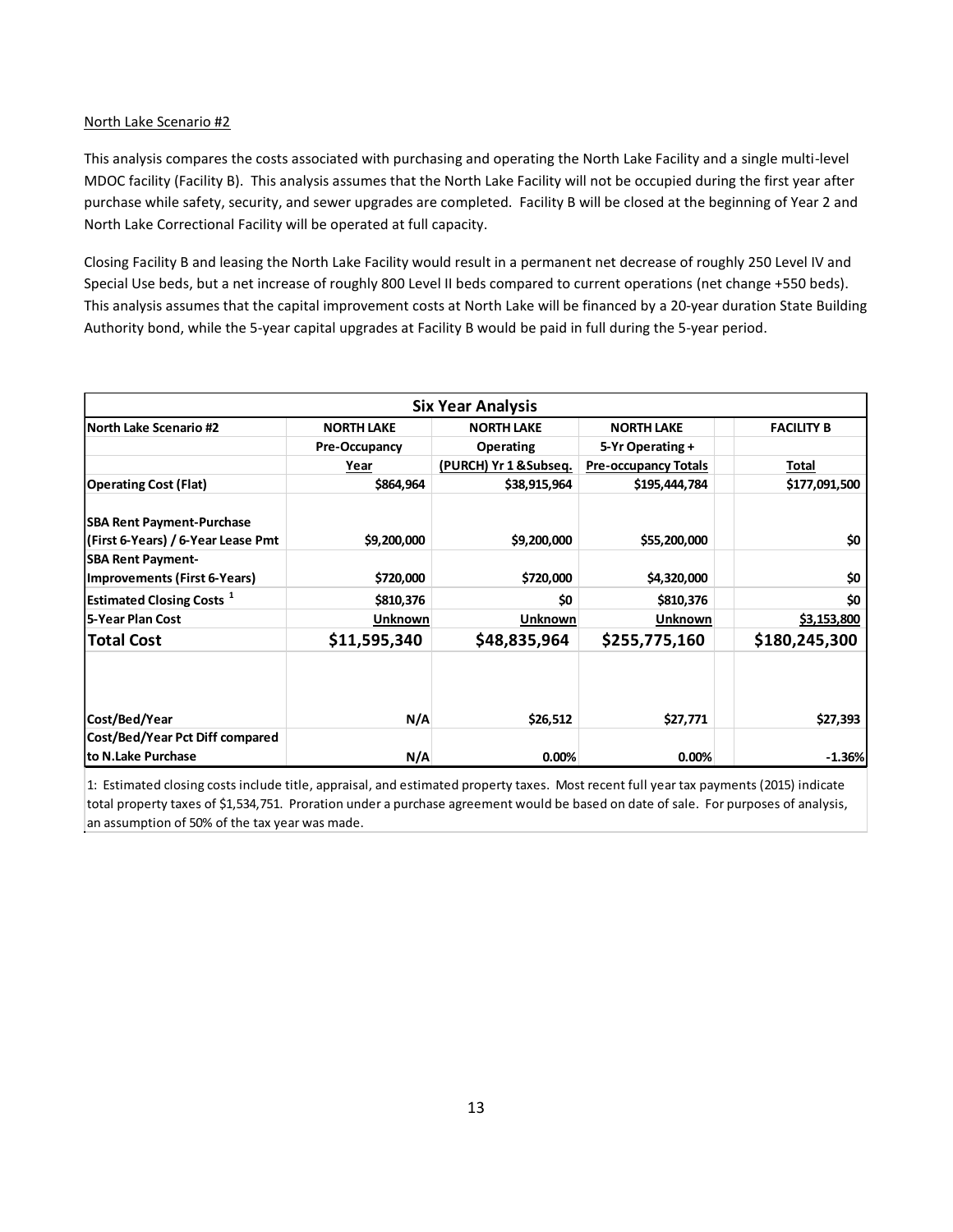#### North Lake Scenario #2 Supplemental Information

| North Lake Scenario #2: North                        |                   |                        |                             |                      |
|------------------------------------------------------|-------------------|------------------------|-----------------------------|----------------------|
| Lake Purchase/Single Facility                        |                   |                        |                             |                      |
| <b>Closure</b>                                       | <b>NORTH LAKE</b> | <b>NORTH LAKE</b>      | <b>NORTH LAKE</b>           | <b>FACILITY B</b>    |
| <b>Background Information</b>                        | Pre-Occupancy     | <b>Operating</b>       | 5-Yr Operating +            |                      |
|                                                      | Year ^            | (PURCH) Yr 1 & Subseq. | <b>Pre-occupancy Totals</b> | <b>5 Year Totals</b> |
| <b>EST. OPERATING COSTS</b>                          |                   |                        |                             |                      |
| <b>FTEs</b>                                          | 6.0               | 331.0                  | 331.0                       | 311.7                |
| <b>PAYROLL</b>                                       | \$614,964         | \$35,634,766           | \$178,788,794               | \$163,201,000        |
| <b>NON-PAYROLL</b>                                   | \$250,000         | \$3,281,198            | \$16,655,990                | \$13,890,500         |
| <b>TOTAL</b>                                         | \$864,964         | \$38,915,964           | \$195,444,784               | \$177,091,500        |
| <b>BEDS</b>                                          |                   |                        |                             |                      |
| <b>TOTAL</b>                                         | N/A               | 1,842                  | 1,842                       | 1,316                |
| <b>PAYROLL COST / BED</b>                            |                   | \$19,346               | \$19,412                    | \$24,803             |
| <b>NON-PAYROLL COST / BED</b>                        |                   | \$1,781                | \$1,808                     | \$2,111              |
| <b>TOTAL FACILITY OPERATING COST /</b>               |                   |                        |                             |                      |
| <b>BED</b>                                           |                   | \$21,127               | \$21,221                    | \$26,914             |
| <b>N.LAKE PURCHASE COST</b>                          | \$115,000,000     | \$115,000,000          | \$115,000,000               |                      |
| N. LAKE ANNUAL SBA RENT PMT <sup>1</sup>             | \$9,200,000       | \$9,200,000            | \$55,200,000                |                      |
| <b>N.LAKE PHYS. PLANT NEEDS</b>                      | \$8,002,000       |                        | \$8,002,000                 |                      |
| <b>N.LAKE IMPROVEMENTS SBA</b>                       |                   |                        |                             |                      |
| <b>ANNUAL RENT PMT<sup>2</sup></b>                   | \$720,000         | \$720,000              | \$4,320,000                 |                      |
| <b>EXISTING FACILITY 5-YEAR PLAN</b><br><b>COSTS</b> | <b>UNKNOWN</b>    | <b>UNKNOWN</b>         | <b>UNKNOWN</b>              | \$3,153,800          |

^: Estimates 6 needed maintenance positions during the pre-occupancy year along with some minor amount of non-payroll costs.

 $1$ : The State Building Authority estimates that a purchase of North Lake at the indicated purchase cost would result in a bond with annual SBA rent payments of \$9.2 Million over 35 years for a total cost of \$322 Million.

 $^2$ : The State Building Authority estimates that a bond for the improvements cost at North Lake at the indicated cost would result in a bond with annual SBA rent payments of \$720,000 over 20 years for a total cost of \$14.4 Million.

| <b>IREMAINING CAPITALIZED PURCHASE COSTS</b>             |                   |                        |                             |                   |
|----------------------------------------------------------|-------------------|------------------------|-----------------------------|-------------------|
|                                                          | <b>NORTH LAKE</b> | <b>NORTH LAKE</b>      | <b>NORTH LAKE</b>           | <b>FACILITY B</b> |
|                                                          | Pre-Occupancy     | <b>Operating</b>       | 5-Yr Operating +            |                   |
|                                                          | <u>Year</u>       | (PURCH) Yr 1 & Subseq. | <b>Pre-occupancy Totals</b> | <b>Total</b>      |
| <b>Remaining SBA Rent Payments on</b><br><b>Purchase</b> | \$312,800,000     | \$303,600,000          | \$266,800,000               | \$0               |
| <b>Remaining SBA Payments on</b><br>Improvements         | \$13,680,000      | \$12,960,000           | \$10,080,000                | \$0               |
| <b>Total Remaining SBA Payments</b>                      | \$326,480,000     | \$316,560,000          | \$276,880,000               | \$0               |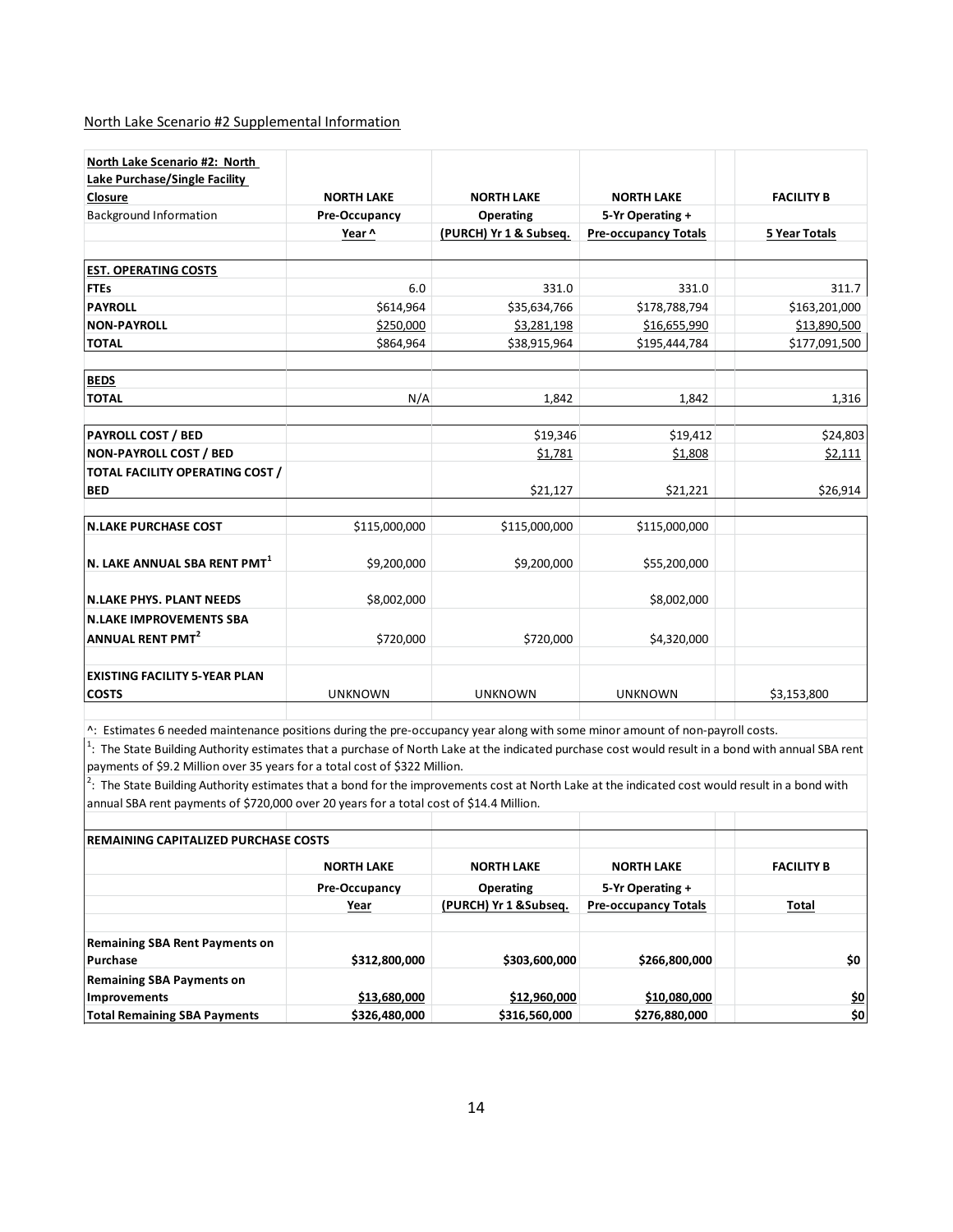This analysis compares the costs associated with leasing and operating the North Lake Facility versus a multi-level MDOC facility (Facility B) and a Level I MDOC facility (Facility C). This analysis assumes that the North Lake Facility will not be occupied during the first year of the lease while safety, security, and sewer upgrades are completed. Facilities B and C will be closed at the beginning of Year 2 and North Lake Correctional Facility will be operated at full capacity.

Closing Facilities B and C, while leasing the North Lake Facility, would result in a permanent net decrease of roughly 750 beds. This scenario could only be achieved if additional sustained prisoner reductions occur prior to Year 2 of the scenario. Due to the lease, this analysis assumes that all improvements to the site would be paid for at the time of modernization, while the 5-year capital improvements to Facilities B and C would be paid in full during the 5-year time period.

|                                                                                                                                 |                   |                        | <b>Six Year Analysis</b>    |                   |                   |                       |
|---------------------------------------------------------------------------------------------------------------------------------|-------------------|------------------------|-----------------------------|-------------------|-------------------|-----------------------|
|                                                                                                                                 | <b>NORTH LAKE</b> | <b>NORTH LAKE</b>      | <b>NORTH LAKE</b>           | <b>FACILITY B</b> | <b>FACILITY C</b> | <b>FACILITIES B+C</b> |
|                                                                                                                                 | Pre-occupancy     | Operating              | 5-Yr Operating +            |                   |                   |                       |
|                                                                                                                                 | Year              | (LEASE) Yr 1 & Subseq. | <b>Pre-occupancy Totals</b> | Total             | Total             | Totals                |
| <b>Operating Cost (Flat)</b>                                                                                                    | \$864,964         | \$38,915,964           | \$195,444,784               | \$177,091,500     | \$105,175,500     | \$282,267,000         |
| <b>SBA Rent Payment-Purchase (First</b><br>6-Years) / 6-Year Lease Pmt                                                          | \$0               | \$0                    | \$0                         | \$0               | \$0               | \$0                   |
| <b>SBA Rent Payment-Improvements</b><br>(First 6-Years)                                                                         | \$0               | \$0                    | \$0                         | \$0               | \$0               | \$0                   |
| Lease Cost <sup>1</sup>                                                                                                         | \$3,600,000       | \$9,495,000            | \$52,800,000                | \$0               | \$0               | \$0                   |
| <b>Estimated Closing Costs<sup>2</sup></b>                                                                                      | \$O               | \$0                    | \$0                         | \$0               | \$0               | \$0                   |
| <b>Improvements Cost</b>                                                                                                        | \$7,502,000       | \$0                    | \$7,502,000                 | \$0               | \$0               | \$0                   |
| 5-Year Plan Cost                                                                                                                | Unknown           | Unknown                | Unknown                     | \$3,153,800       | \$1,290,900       | \$4,444,700           |
| <b>Total Cost</b>                                                                                                               | \$11,966,964      | \$48,410,964           | \$255,746,784               | \$180,245,300     | \$106,466,400     | \$286,711,700         |
| Cost/Bed/Year                                                                                                                   | N/A               | \$26,282               | \$27,768                    | \$27,393          | \$16,609          | \$22,072              |
| Cost/Bed/Year Pct Diff compared                                                                                                 |                   |                        |                             |                   |                   |                       |
| to N.Lake Lease                                                                                                                 | N/A               | 0.00%                  | 0.00%                       | $-1.35%$          | $-40.19%$         | $-20.51%$             |
| 1: The lease amount listed under the Year 1 and Subsequent Column is the average of the lease costs from Year 2 through Year 5. |                   |                        |                             |                   |                   |                       |

2: There are no anticipated closing costs under the lease option.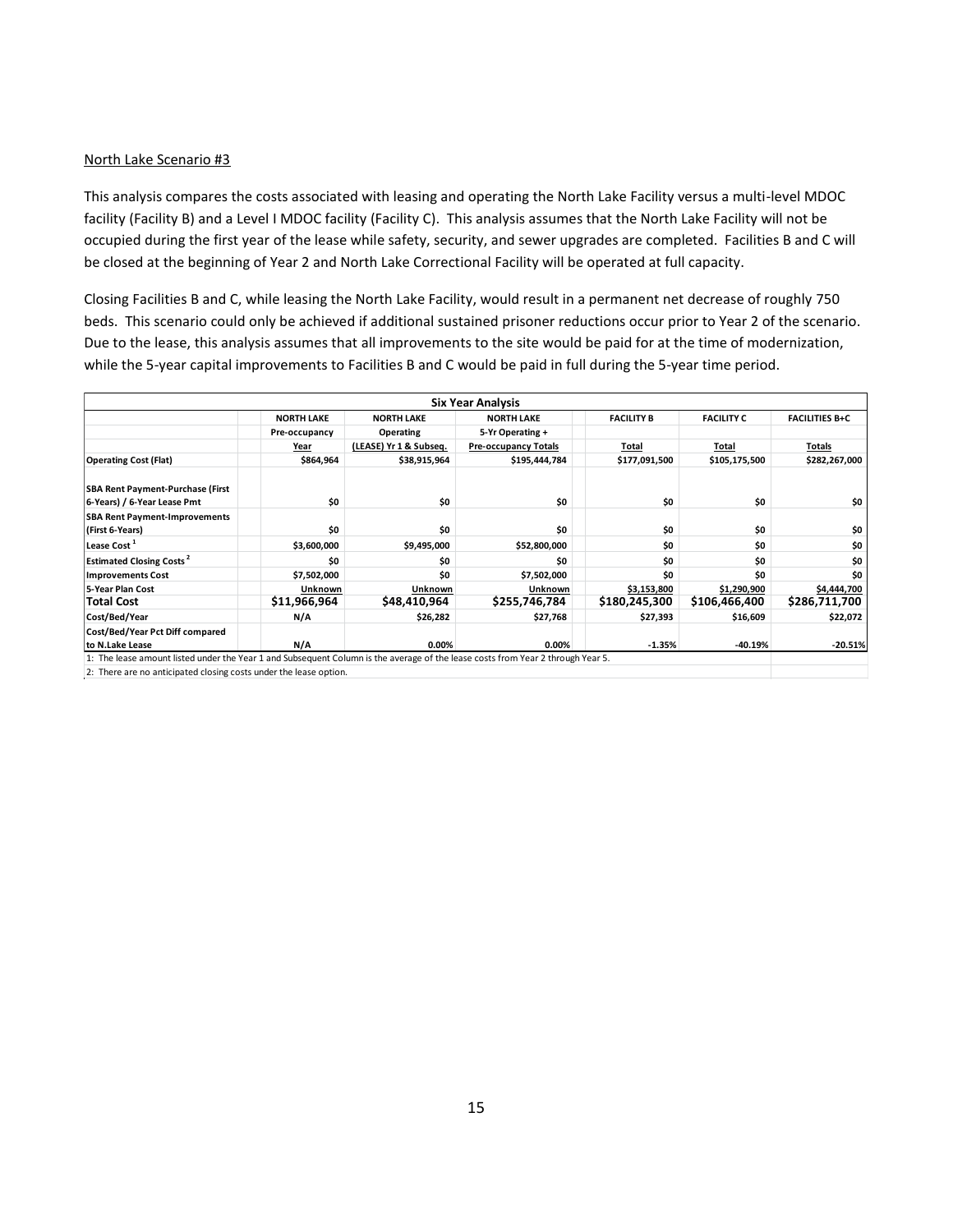# North Lake Scenario #3 Supplemental Information

| North Lake Scenario #3 : Lease                                                                                                                                                                                              |                   |                        |                             |                      |                      |                       |
|-----------------------------------------------------------------------------------------------------------------------------------------------------------------------------------------------------------------------------|-------------------|------------------------|-----------------------------|----------------------|----------------------|-----------------------|
| North Lake/Two Facility Closure                                                                                                                                                                                             | <b>NORTH LAKE</b> | <b>NORTH LAKE</b>      | <b>NORTH LAKE</b>           | <b>FACILITY B</b>    | <b>FACILITY C</b>    | <b>FACILITIES B+C</b> |
| Background Information                                                                                                                                                                                                      | Pre-occupancy     | Operating              | 5-Yr Operating +            |                      |                      |                       |
|                                                                                                                                                                                                                             | Year ^            | (LEASE) Yr 1 & Subseq. | <b>Pre-occupancy Totals</b> | <b>5 Year Totals</b> | <b>5 Year Totals</b> | <b>Totals</b>         |
| <b>EST. OPERATING COSTS</b>                                                                                                                                                                                                 |                   |                        |                             |                      |                      |                       |
| <b>FTEs</b>                                                                                                                                                                                                                 | 6.0               | 331.0                  | 331.0                       | 311.7                | 194.7                | 506.4                 |
| <b>PAYROLL</b>                                                                                                                                                                                                              | \$614,964         | \$35,634,766           | \$178,788,794               | \$163,201,000        | \$96,175,500         | \$259,376,500         |
| <b>NON-PAYROLL</b>                                                                                                                                                                                                          | \$250,000         | \$3,281,198            | \$16,655,990                | \$13,890,500         | \$9,000,000          | \$22,890,500          |
| <b>TOTAL</b>                                                                                                                                                                                                                | \$864,964         | \$38,915,964           | \$195,444,784               | \$177,091,500        | \$105,175,500        | \$282,267,000         |
| <b>BEDS</b>                                                                                                                                                                                                                 |                   |                        |                             |                      |                      |                       |
| <b>TOTAL</b>                                                                                                                                                                                                                | N/A               | 1,842                  | 1,842                       | 1,316                | 1,282                | 2,598                 |
| PAYROLL COST / BED                                                                                                                                                                                                          |                   | \$19,346               | \$19,412                    | \$24,803             | \$15,004             | \$19,967              |
| <b>NON-PAYROLL COST / BED</b>                                                                                                                                                                                               |                   | \$1,781                | \$1,808                     | \$2,111              | \$1,404              | \$1,762               |
| TOTAL FACILITY OPERATING COST /                                                                                                                                                                                             |                   |                        |                             |                      |                      |                       |
| <b>BED</b>                                                                                                                                                                                                                  |                   | \$21,127               | \$21,221                    | \$26,914             | \$16,408             | \$21,730              |
| <b>N.LAKE PURCHASE COST</b>                                                                                                                                                                                                 | \$0               | \$0                    | \$0                         |                      |                      |                       |
|                                                                                                                                                                                                                             |                   |                        |                             |                      |                      |                       |
| N. LAKE ANNUAL SBA RENT PMT                                                                                                                                                                                                 | \$0               | \$0                    | \$0                         |                      |                      |                       |
| N. LAKE LEASE COST <sup>1</sup>                                                                                                                                                                                             | \$3,600,000       | varies by year         | \$52,800,000                |                      |                      |                       |
| N.LAKE PHYS. PLANT NEEDS <sup>2</sup>                                                                                                                                                                                       | \$7,502,000       |                        | \$7,502,000                 |                      |                      |                       |
| <b>N.LAKE IMPROVEMENTS SBA</b>                                                                                                                                                                                              |                   |                        |                             |                      |                      |                       |
| <b>ANNUAL RENT PMT</b>                                                                                                                                                                                                      | \$0               | \$0                    | \$0                         |                      |                      |                       |
| <b>EXISTING FACILITY 5-YEAR PLAN</b>                                                                                                                                                                                        |                   |                        |                             |                      |                      |                       |
| <b>COSTS</b>                                                                                                                                                                                                                | <b>UNKNOWN</b>    | <b>UNKNOWN</b>         | <b>UNKNOWN</b>              | \$3,153,800          | \$1,290,900          | \$4,444,700           |
| ^: Estimates 6 needed maintenance positions during the pre-occupancy year along with some minor amount of non-payroll costs.                                                                                                |                   |                        |                             |                      |                      |                       |
| <sup>1</sup> : The North Lake lease begins at \$3.6 M in year one and grows to \$11.0 M by year five. Total lease cost over 5 years is \$41,580,000. Renewable options commencing                                           |                   |                        |                             |                      |                      |                       |
| in the sixth year would increase the lease rate by the greater of 2% or a specific CPI inflator each year. Analysis assumes a 2% increase in the sixth year which equates                                                   |                   |                        |                             |                      |                      |                       |
| to a sixth year payment of \$11,220,000.<br>$\frac{2}{1}$ . North Lake physical plant needs of \$8,002,000 reduced by (\$0.5) Million due to an allowance. Improvement costs for North Lake cannot be capitalized under the |                   |                        |                             |                      |                      |                       |
| Lease Option--would be a cash cost to the state.                                                                                                                                                                            |                   |                        |                             |                      |                      |                       |
| REMAINING CAPITALIZED PURCHASE COSTS                                                                                                                                                                                        |                   |                        |                             |                      |                      |                       |
|                                                                                                                                                                                                                             | <b>NORTH LAKE</b> | <b>NORTH LAKE</b>      | <b>NORTH LAKE</b>           | <b>FACILITY B</b>    | <b>FACILITY C</b>    | <b>FACILITIES B+C</b> |
|                                                                                                                                                                                                                             | Pre-occupancy     | Operating              | 5-Yr Operating +            |                      |                      |                       |
|                                                                                                                                                                                                                             | Year              | (LEASE) Yr 1 & Subseq. | <b>Pre-occupancy Totals</b> | Total                | Total                | <b>Totals</b>         |
| <b>Remaining SBA Rent Payments on</b>                                                                                                                                                                                       |                   |                        |                             |                      |                      |                       |
| Purchase                                                                                                                                                                                                                    | \$0               | \$0                    | \$0                         | \$0                  | \$0                  | \$0                   |
| <b>Remaining SBA Payments on</b>                                                                                                                                                                                            |                   |                        |                             |                      |                      |                       |
| <b>Improvements</b>                                                                                                                                                                                                         | \$0               | \$0                    | \$0                         | \$0                  | \$0                  | \$0                   |
| <b>Total Remaining SBA Payments</b>                                                                                                                                                                                         | \$0               | \$0                    | \$0                         | \$0                  | \$0                  | \$0                   |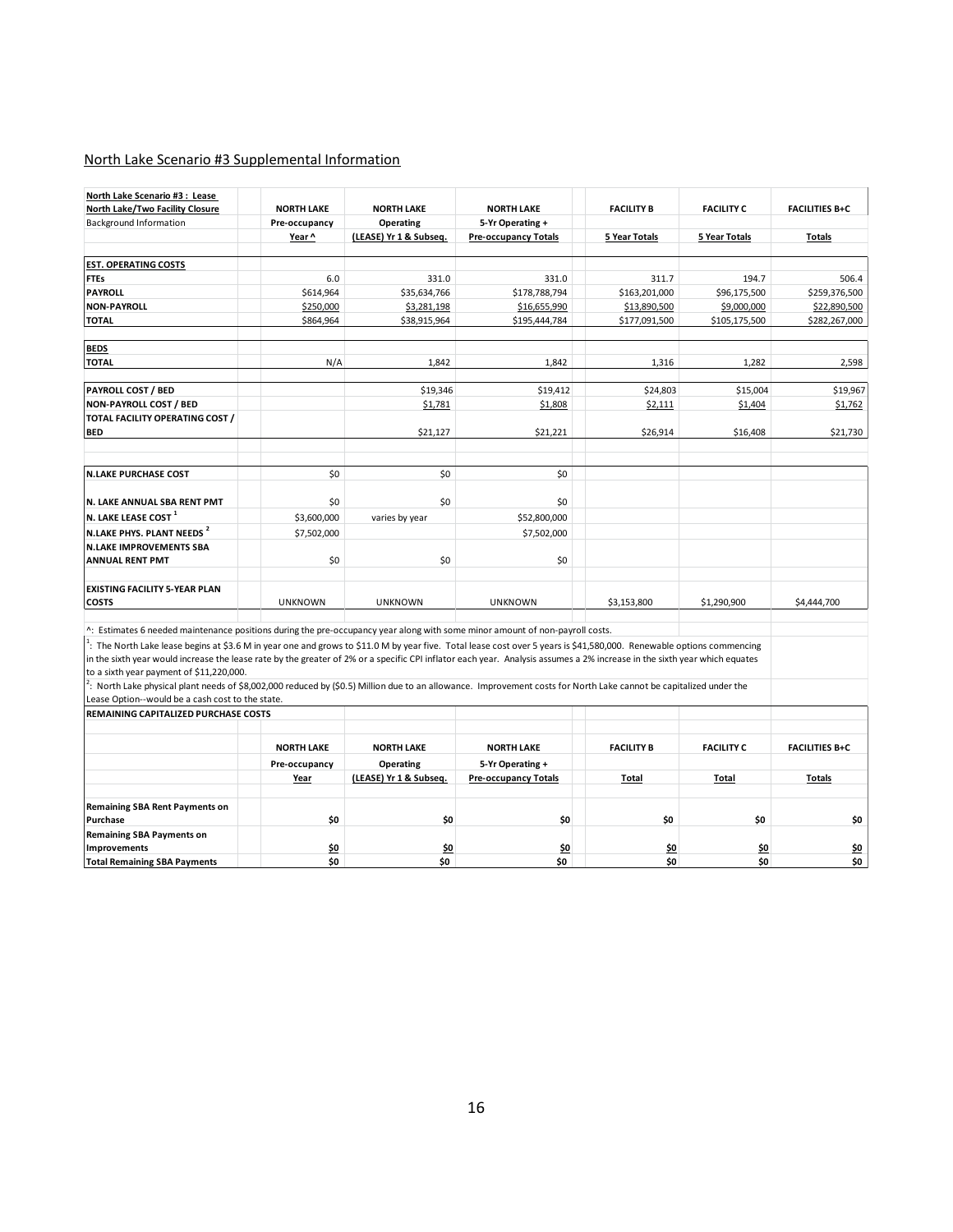This analysis compares the costs associated with purchasing the North Lake Facility versus a multi-level MDOC facility (Facility B) and a Level I MDOC facility (Facility C). This analysis assumes that the North Lake Facility will not be occupied during the first year after purchase while safety, security, and sewer upgrades are completed. Facilities B and C will be closed at the beginning of Year 2 and North Lake Correctional Facility will be operated at full capacity.

Closing Facilities B and C, while operating the North Lake Facility, would result in a permanent net decrease of roughly 750 beds. This scenario could only be achieved if additional sustained prisoner reductions occur prior to Year 2 of the scenario. This analysis assumes that the capital improvement costs at North Lake will be financed by a 20-year duration State Building Authority bond, while the 5-year capital upgrades at Facilities B and C would be paid in full during the 5-year period.

|                                                                        |                   |                          | <b>Six Year Analysis</b>    |                   |                   |                       |
|------------------------------------------------------------------------|-------------------|--------------------------|-----------------------------|-------------------|-------------------|-----------------------|
|                                                                        | <b>NORTH LAKE</b> | <b>NORTH LAKE</b>        | <b>NORTH LAKE</b>           | <b>FACILITY B</b> | <b>FACILITY C</b> | <b>FACILITIES B+C</b> |
|                                                                        | Pre-occupancy     | Operating                | 5-Yr Operating +            |                   |                   |                       |
|                                                                        | Year              | Purchase) Yr 1 & Subseq. | <b>Pre-occupancy Totals</b> | Total             | Total             | Totals                |
| <b>Operating Cost (Flat)</b>                                           | \$864,964         | \$38,915,964             | \$195,444,784               | \$177,091,500     | \$105,175,500     | \$282,267,000         |
| <b>SBA Rent Payment-Purchase</b><br>(First 6-Years) / 6-Year Lease Pmt | \$9,200,000       | \$9,200,000              | \$55,200,000                | \$0               | \$0               | \$0                   |
| <b>SBA Rent Payment-</b>                                               |                   |                          |                             |                   |                   |                       |
| Improvements (First 6-Years)                                           | \$720,000         | \$720,000                | \$4,320,000                 | \$0               | \$0               | \$0                   |
| <b>Estimated Closing Costs</b> <sup>1</sup>                            | \$810,376         | \$O                      | \$810,376                   | \$0               | \$O               | \$0                   |
| 5-Year Plan Cost                                                       | Unknown           | Unknown                  | <b>Unknown</b>              | \$3,153,800       | \$1,290,900       | \$4,444,700           |
| <b>Total Cost</b>                                                      | \$11,595,340      | \$48,835,964             | \$255,775,160               | \$180,245,300     | \$106,466,400     | \$286,711,700         |
| Cost/Bed/Year                                                          | N/A               | \$26,512                 | \$27,771                    | \$27,393          | \$16,609          | \$22,072              |
| Cost/Bed/Year Pct Diff compared                                        |                   |                          |                             |                   |                   |                       |
| to N.Lake Purchase                                                     | N/A               | $0.00\%$                 | 0.00%                       | $-1.36%$          | $-40.19%$         | $-20.52%$             |

<sup>1</sup>: Estimated closing costs include title, appraisal, and estimated property taxes. Most recent full year tax payments (2015) indicate total property taxes of \$1,534,751. Proration under a purchase agreement would be based on date of sale. For purposes of analysis, an assumption of 50% of the tax year was made.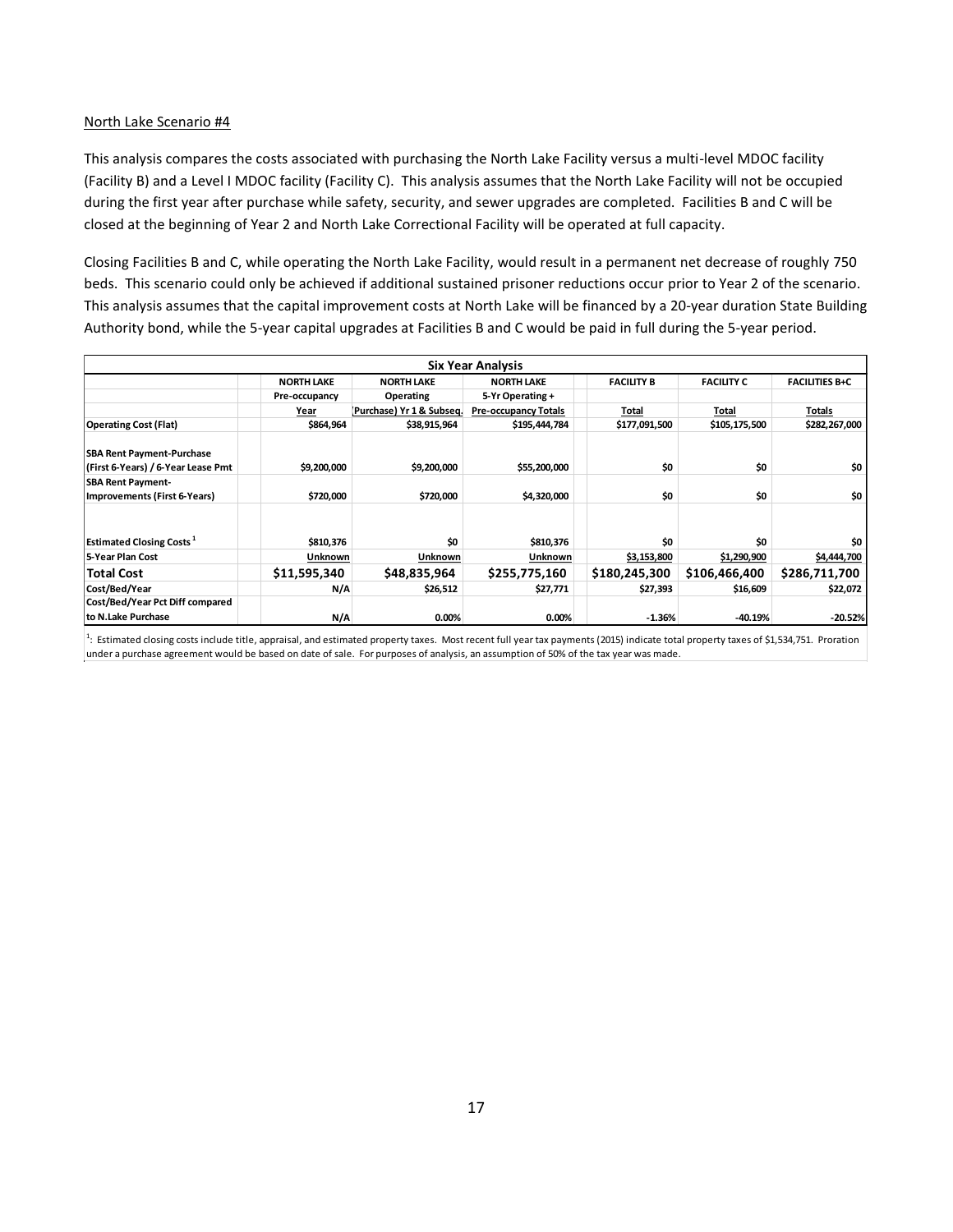# North Lake Scenario #4 Supplemental Information

| North Lake Scenario #4: North<br>Lake Purchase/Two Facility Closure                                                                                                                                                                           | <b>NORTH LAKE</b> | <b>NORTH LAKE</b>      | <b>NORTH LAKE</b>           | <b>FACILITY B</b>    | <b>FACILITY C</b> | <b>FACILITIES B+C</b> |
|-----------------------------------------------------------------------------------------------------------------------------------------------------------------------------------------------------------------------------------------------|-------------------|------------------------|-----------------------------|----------------------|-------------------|-----------------------|
| <b>Background Information</b>                                                                                                                                                                                                                 | Pre-occupancy     | Operating              | 5-Yr Operating +            |                      |                   |                       |
|                                                                                                                                                                                                                                               | Year ^            | (PURCH) Yr 1 & Subseq. | <b>Pre-occupancy Totals</b> | <b>5 Year Totals</b> | 5 Year Totals     | <b>Totals</b>         |
| <b>EST. OPERATING COSTS</b>                                                                                                                                                                                                                   |                   |                        |                             |                      |                   |                       |
| <b>FTEs</b>                                                                                                                                                                                                                                   | 6.0               | 331.0                  | 331.0                       | 311.7                | 194.7             | 506.4                 |
| PAYROLL                                                                                                                                                                                                                                       | \$614,964         | \$35,634,766           | \$178,788,794               | \$163,201,000        | \$96,175,500      | \$259,376,500         |
| <b>NON-PAYROLL</b>                                                                                                                                                                                                                            | \$250,000         | \$3,281,198            | \$16,655,990                | \$13,890,500         | \$9,000,000       | \$22,890,500          |
| <b>TOTAL</b>                                                                                                                                                                                                                                  | \$864,964         | \$38,915,964           | \$195,444,784               | \$177,091,500        | \$105,175,500     | \$282,267,000         |
| <b>BEDS</b>                                                                                                                                                                                                                                   |                   |                        |                             |                      |                   |                       |
| <b>TOTAL</b>                                                                                                                                                                                                                                  | N/A               | 1,842                  | 1,842                       | 1,316                | 1,282             | 2,598                 |
| <b>PAYROLL COST / BED</b>                                                                                                                                                                                                                     |                   | \$19,346               | \$19,412                    | \$24,803             | \$15,004          | \$19,967              |
| NON-PAYROLL COST / BED                                                                                                                                                                                                                        |                   | \$1,781                | \$1,808                     | \$2,111              | \$1,404           | \$1,762               |
| TOTAL FACILITY OPERATING COST /                                                                                                                                                                                                               |                   |                        |                             |                      |                   |                       |
| <b>BED</b>                                                                                                                                                                                                                                    |                   | \$21,127               | \$21,221                    | \$26,914             | \$16,408          | \$21,730              |
| <b>N.LAKE PURCHASE COST</b>                                                                                                                                                                                                                   | \$115,000,000     | \$115,000,000          | \$115,000,000               |                      |                   |                       |
|                                                                                                                                                                                                                                               |                   |                        |                             |                      |                   |                       |
| N. LAKE ANNUAL SBA RENT PMT <sup>1</sup>                                                                                                                                                                                                      | \$9,200,000       | \$9,200,000            | \$55,200,000                |                      |                   |                       |
| <b>N.LAKE PHYS. PLANT NEEDS</b>                                                                                                                                                                                                               | \$8,002,000       |                        | \$8,002,000                 |                      |                   |                       |
| <b>N.LAKE IMPROVEMENTS SBA</b>                                                                                                                                                                                                                |                   |                        |                             |                      |                   |                       |
| ANNUAL RENT PMT <sup>2</sup>                                                                                                                                                                                                                  | \$720,000         | \$720,000              | \$4,320,000                 |                      |                   |                       |
| <b>EXISTING FACILITY 5-YEAR PLAN</b><br><b>COSTS</b>                                                                                                                                                                                          | <b>UNKNOWN</b>    | <b>UNKNOWN</b>         | <b>UNKNOWN</b>              | \$3,153,800          | \$1,290,900       | \$4,444,700           |
| ^: Estimates 6 needed maintenance positions during the pre-occupancy year along with some minor amount of non-payroll costs.                                                                                                                  |                   |                        |                             |                      |                   |                       |
| $1$ : The State Building Authority estimates that a purchase of North Lake at the indicated purchase cost would result in a bond with annual SBA rent payments of \$9.2                                                                       |                   |                        |                             |                      |                   |                       |
| Million over 35 years for a total cost of \$322 Million.                                                                                                                                                                                      |                   |                        |                             |                      |                   |                       |
| $2$ : The State Building Authority estimates that a bond for the improvements cost at North Lake at the indicated cost would result in a bond with annual SBA rent<br>payments of \$720,000 over 20 years for a total cost of \$14.4 Million. |                   |                        |                             |                      |                   |                       |
| <b>REMAINING CAPITALIZED PURCHASE COSTS</b>                                                                                                                                                                                                   |                   |                        |                             |                      |                   |                       |
|                                                                                                                                                                                                                                               |                   |                        |                             |                      |                   |                       |
|                                                                                                                                                                                                                                               | <b>NORTH LAKE</b> | <b>NORTH LAKE</b>      | <b>NORTH LAKE</b>           | <b>FACILITY B</b>    | <b>FACILITY C</b> | <b>FACILITIES B+C</b> |
|                                                                                                                                                                                                                                               | Pre-occupancy     | Operating              | 5-Yr Operating +            |                      |                   |                       |
|                                                                                                                                                                                                                                               | Year              | (PURCH) Yr 1 & Subseq  | <b>Pre-occupancy Totals</b> | <b>Total</b>         | Total             | <b>Totals</b>         |
| <b>Remaining SBA Rent Payments on</b>                                                                                                                                                                                                         |                   |                        |                             |                      |                   |                       |
| Purchase                                                                                                                                                                                                                                      | \$312,800,000     | \$303,600,000          | \$266,800,000               | \$0                  | \$0               | \$0                   |
| <b>Remaining SBA Payments on</b>                                                                                                                                                                                                              |                   |                        |                             |                      |                   |                       |
| Improvements                                                                                                                                                                                                                                  | \$13,680,000      | \$12,960,000           | \$10,080,000                | \$0                  | \$0               | \$0                   |
| <b>Total Remaining SBA Payments</b>                                                                                                                                                                                                           | \$326,480,000     | \$316,560,000          | \$276,880,000               | \$0                  | \$0               | \$0                   |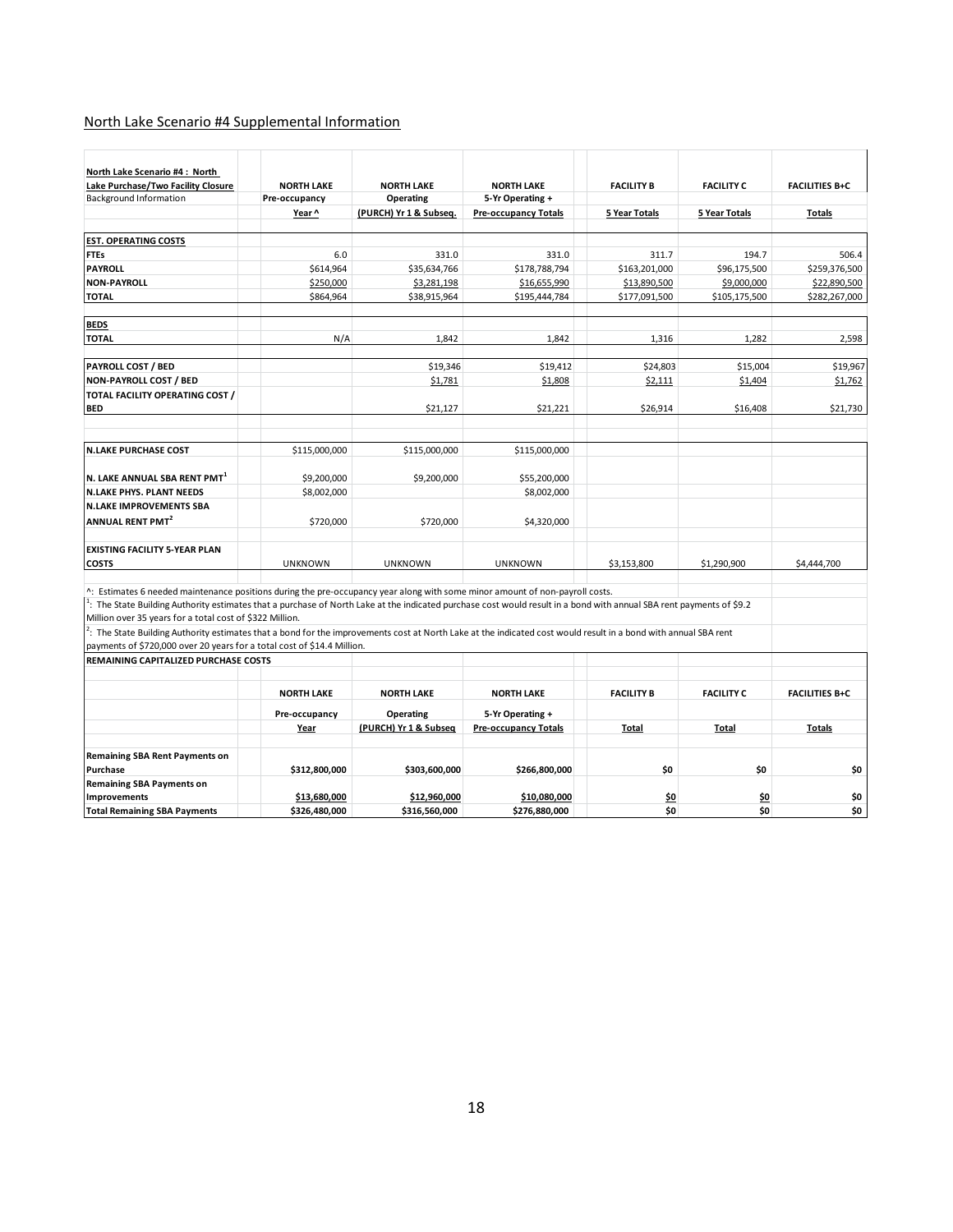This analysis compares the costs associated with leasing and operating the North Lake Facility versus closing a large Level I temporary facility. This analysis assumes that the North Lake Facility will not be occupied during the first year after purchase while safety, security, and sewer upgrades are completed. Facility A will be closed at the beginning of Year 2 and North Lake Correctional Facility will be operated at full capacity.

Closing Facility A, while leasing the North Lake Facility, would result in a permanent net decrease of roughly 600 beds. This scenario could only be achieved if additional sustained prisoner reductions occur prior to Year 2 of the scenario. Under this scenario, other MDOC facilities or housing units would potentially convert from Level IV to Level II or Level II to Level I to roughly maintain the current number of non-Level I beds. This scenario would allow the MDOC to potentially remove some Level II prisoners from housing units that utilize bay/cube housing arrangements. Due to the lease, this analysis assumes that all improvements to the site would be paid for at the time of modernization, while the 5-year capital improvements to Facility A would be paid in full during the 5-year period.

|                                                                        |                   | <b>Six Year Scenario Analysis</b> |                             |                   |
|------------------------------------------------------------------------|-------------------|-----------------------------------|-----------------------------|-------------------|
| <b>North Lake Scenario #5</b>                                          | <b>NORTH LAKE</b> | <b>NORTH LAKE</b>                 | <b>NORTH LAKE</b>           | <b>FACILITY A</b> |
|                                                                        | Pre-occupancy     | <b>Operating</b>                  | 5-Yr Operating +            |                   |
|                                                                        | Year              | (LEASE) Yr 1 & Subseq.            | <b>Pre-occupancy Totals</b> | 5-Year Total      |
| <b>Operating Cost (Flat)</b>                                           | \$864,964         | \$38,915,964                      | \$195,444,784               | \$233,406,500     |
| <b>SBA Rent Payment-Purchase (First</b><br>6-Years) / 6-Year Lease Pmt | \$0               | \$0                               | \$0                         | \$0               |
| <b>SBA Rent Payment-Improvements</b>                                   |                   |                                   |                             |                   |
| (First 6-Years)                                                        | \$0               | \$0                               | \$0                         | \$0               |
| Lease Cost <sup>1</sup>                                                | \$3,600,000       | \$9,495,000                       | \$52,800,000                | \$0               |
| <b>Estimated Closing Costs<sup>2</sup></b>                             | \$0               | \$0                               | \$0                         | \$0               |
| <b>Improvements Cost</b>                                               | \$7,502,000       | \$0                               | \$7,502,000                 | \$0               |
| 5-Year Plan Cost                                                       | Unknown           | Unknown                           | Unknown                     | \$2,020,000       |
| <b>Total Cost</b>                                                      | \$11,966,964      | \$48,410,964                      | \$255,746,784               | \$235,426,500     |
| Cost/Bed/Year                                                          | N/A               | \$26,282                          | \$27,768                    | \$19,586          |
| Cost/Bed/Year Pct Diff compared                                        |                   |                                   |                             |                   |
| to N.Lake Lease                                                        | N/A               | 0.00%                             | 0.00%                       | $-29.47%$         |
|                                                                        |                   |                                   |                             |                   |

 $1$ : The lease amount listed under the Year 1 and Subsequent Column is the average of the lease costs from Year 2 through Year 5.

 $2$ : There are no anticipated closing costs under the lease option.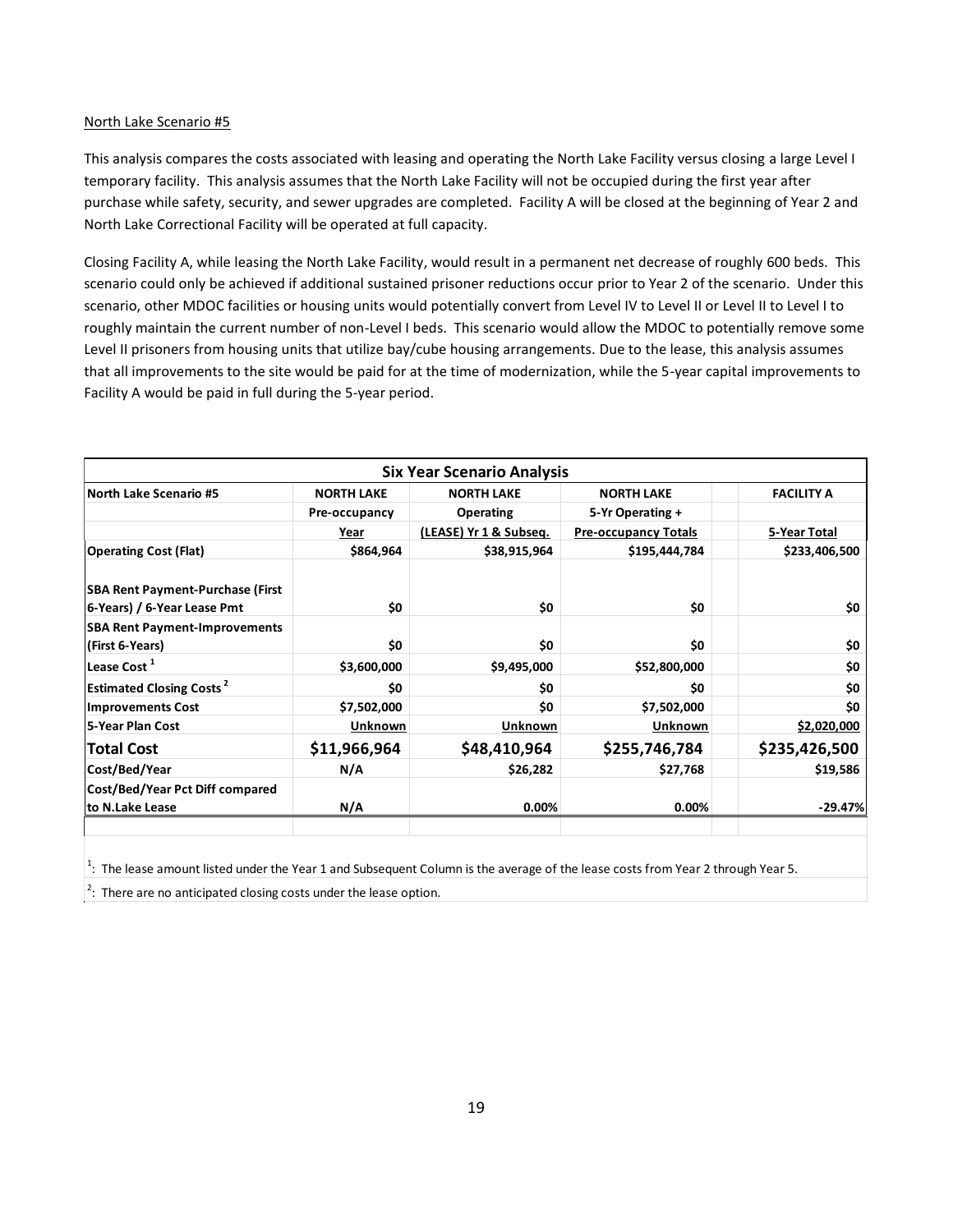North Lake Scenario #5 Supplemental Information

|                                                                                                                                                                                                                                                                                      | <b>NORTH LAKE</b> | <b>NORTH LAKE</b>                          | <b>NORTH LAKE</b>           | <b>FACILITY A</b> |
|--------------------------------------------------------------------------------------------------------------------------------------------------------------------------------------------------------------------------------------------------------------------------------------|-------------------|--------------------------------------------|-----------------------------|-------------------|
| North Lake/Close Large Level I<br><b>Background Information</b>                                                                                                                                                                                                                      | Pre-occupancy     |                                            | 5-Year Operating +          |                   |
|                                                                                                                                                                                                                                                                                      | Year ^            | <b>Operating</b><br>(LEASE) Yr 1 & Subseq. | <b>Pre-occupancy Totals</b> |                   |
|                                                                                                                                                                                                                                                                                      |                   |                                            |                             | 5 Year Totals     |
| <b>EST. OPERATING COSTS</b>                                                                                                                                                                                                                                                          |                   |                                            |                             |                   |
| <b>FTEs</b>                                                                                                                                                                                                                                                                          | 6.0               | 331.0                                      | 331.0                       | 391.6             |
| <b>PAYROLL</b>                                                                                                                                                                                                                                                                       | \$614,964         | \$35,634,766                               | \$178,788,794               | \$208,774,000     |
| <b>NON-PAYROLL</b>                                                                                                                                                                                                                                                                   | \$250,000         | \$3,281,198                                | \$16,655,990                | \$24,632,500      |
| <b>TOTAL</b>                                                                                                                                                                                                                                                                         | \$864,964         | \$38,915,964                               | \$195,444,784               | \$233,406,500     |
| <b>BEDS</b>                                                                                                                                                                                                                                                                          |                   |                                            |                             |                   |
| <b>TOTAL</b>                                                                                                                                                                                                                                                                         | N/A               | 1,842                                      | 1,842                       | 2,404             |
| <b>PAYROLL COST / BED</b>                                                                                                                                                                                                                                                            |                   | \$19,346                                   | \$19,412                    | \$17,369          |
| <b>NON-PAYROLL COST / BED</b>                                                                                                                                                                                                                                                        |                   | \$1,781                                    | \$1,808                     | \$2,049           |
|                                                                                                                                                                                                                                                                                      |                   |                                            |                             |                   |
| TOTAL FACILITY OPERATING COST /<br><b>BED</b>                                                                                                                                                                                                                                        |                   | \$21,127                                   | \$21,221                    | \$19,418          |
|                                                                                                                                                                                                                                                                                      |                   |                                            |                             |                   |
| <b>N.LAKE PURCHASE COST</b>                                                                                                                                                                                                                                                          | \$0               | \$0                                        | \$0                         |                   |
|                                                                                                                                                                                                                                                                                      |                   |                                            |                             |                   |
| N. LAKE ANNUAL SBA RENT PMT                                                                                                                                                                                                                                                          | \$0               | \$0                                        | \$0                         |                   |
| N.LAKE LEASE COST <sup>1</sup>                                                                                                                                                                                                                                                       | \$3,600,000       | Varies by Year                             | \$52,800,000                |                   |
| N.LAKE PHYS. PLANT NEEDS <sup>2</sup>                                                                                                                                                                                                                                                | \$7,502,000       |                                            | \$7,502,000                 |                   |
| <b>N.LAKE IMPROVEMENTS SBA</b>                                                                                                                                                                                                                                                       |                   |                                            |                             |                   |
| <b>ANNUAL RENT PMT</b>                                                                                                                                                                                                                                                               | \$0               | \$0                                        | \$0                         |                   |
| <b>EXISTING FACILITY 5-YEAR PLAN</b>                                                                                                                                                                                                                                                 |                   |                                            |                             |                   |
| <b>COSTS</b>                                                                                                                                                                                                                                                                         | <b>UNKNOWN</b>    | <b>UNKNOWN</b>                             | <b>UNKNOWN</b>              | \$2,020,000       |
|                                                                                                                                                                                                                                                                                      |                   |                                            |                             |                   |
| ^: Estimates 6 needed maintenance positions during the pre-occupancy year along with some minor amount of non-payroll costs.<br><sup>1</sup> : The North Lake lease begins at \$3.6 M in year one and grows to \$11.0 M by year five. Total lease cost over 5 years is \$41,580,000. |                   |                                            |                             |                   |

Renewable options commencing in the sixth year would increase the lease rate by the greater of 2% or a specific CPI inflator each year. <sup>2</sup>: North Lake physical plant needs of \$8,002,000 reduced by (\$0.5) Million due to an allowance. Improvement costs for North Lake cannot be capitalized under the Lease Option--would be a cash cost to the state.

| <b>REMAINING CAPITALIZED PURCHASE COSTS</b>       |                   |                        |                    |                   |
|---------------------------------------------------|-------------------|------------------------|--------------------|-------------------|
|                                                   |                   |                        |                    |                   |
|                                                   | <b>NORTH LAKE</b> | <b>NORTH LAKE</b>      | <b>NORTH LAKE</b>  | <b>FACILITY A</b> |
|                                                   | Pre-occupancy     | <b>Operating</b>       | 5-Year Operating + |                   |
|                                                   | <u>Year</u>       | (LEASE) Yr 1 & Subseq. | Pre-occupancy      | 5 Year Totals     |
| <b>Remaining SBA Rent Payments on</b><br>Purchase | \$0               | \$0                    | \$0                | \$0               |
| <b>Remaining SBA Payments on</b><br>Improvements  | <u>\$0</u>        | \$0                    | <u>\$0</u>         | <u>\$0</u>        |
| <b>Total Remaining SBA Payments</b>               | \$0               | \$0                    | \$0                | \$0               |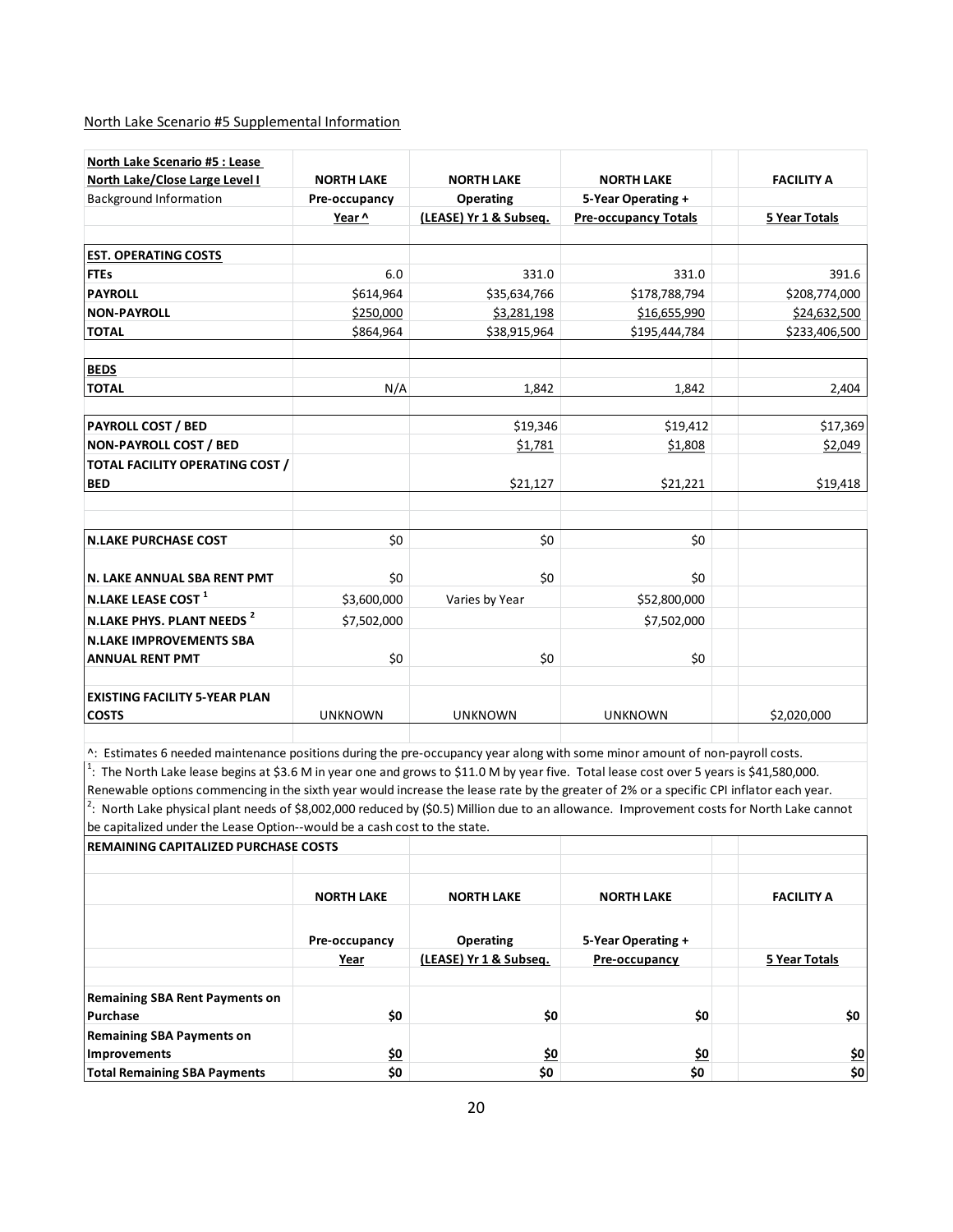This analysis compares the costs associated with purchasing and operating the North Lake Facility versus closing a large Level I temporary facility. This analysis assumes that the North Lake Facility will not be occupied during the first year after purchase while safety, security, and sewer upgrades are completed. Facility A will be closed at the beginning of Year 2 and North Lake Correctional Facility will be operated at full capacity.

Closing Facility A while operating the North Lake Facility would result in a permanent net decrease of roughly 600 beds. This scenario could only be achieved if additional sustained prisoner reductions occur prior to Year 2 of the scenario. Under this scenario, other MDOC facilities or housing units would potentially convert from Level IV to Level II or Level II to Level I to roughly maintain the current number of non-Level I beds. This scenario would allow the MDOC to potentially remove some Level II prisoners from housing units that utilize bay/cube housing arrangements. Due to the lease, this analysis assumes that all improvements to the site would be paid for at the time of modernization, while the 5-year capital improvements to Facility A would be paid in full during the 5-year period.

|                                                                        |                   | <b>Six Year Scenario Analysis</b> |                             |                   |
|------------------------------------------------------------------------|-------------------|-----------------------------------|-----------------------------|-------------------|
| North Lake Scenario #6                                                 | <b>NORTH LAKE</b> | <b>NORTH LAKE</b>                 | <b>NORTH LAKE</b>           | <b>FACILITY A</b> |
|                                                                        | Pre-occupancy     | <b>Operating</b>                  | 5-Yr Operating +            |                   |
|                                                                        | Year              | (LEASE) Yr 1 & Subseq.            | <b>Pre-occupancy Totals</b> | 5-Year Total      |
| <b>Operating Cost (Flat)</b>                                           | \$864,964         | \$38,915,964                      | \$195,444,784               | \$233,406,500     |
| <b>SBA Rent Payment-Purchase</b><br>(First 6-Years) / 6-Year Lease Pmt | \$9,200,000       | \$9,200,000                       | \$55,200,000                | \$0               |
| <b>SBA Rent Payment-</b>                                               |                   |                                   |                             |                   |
| Improvements (First 6-Years)                                           | \$720,000         | \$720,000                         | \$4,320,000                 | \$0               |
| <b>Estimated Closing Costs<sup>1</sup></b>                             | \$810,376         | \$0                               | \$810,376                   | \$0               |
| 5-Year Plan Cost                                                       | Unknown           | Unknown                           | Unknown                     | \$2,020,000       |
| <b>Total Cost</b>                                                      | \$11,595,340      | \$48,835,964                      | \$255,775,160               | \$235,426,500     |
| Cost/Bed/Year                                                          | N/A               | \$26,512                          | \$27,771                    | \$19,586          |
| Cost/Bed/Year Pct Diff compared                                        |                   |                                   |                             |                   |
| to N.Lake Purchase                                                     | N/A               | 0.00%                             | 0.00%                       | $-29.47%$         |

 $1$ : Estimated closing costs include title, appraisal, and estimated property taxes. Most recent full year tax payments (2015) indicate total property taxes of \$1,534,751. Proration under a purchase agreement would be based on date of sale. For purposes of analysis, an assumption of 50% of the tax year was made.